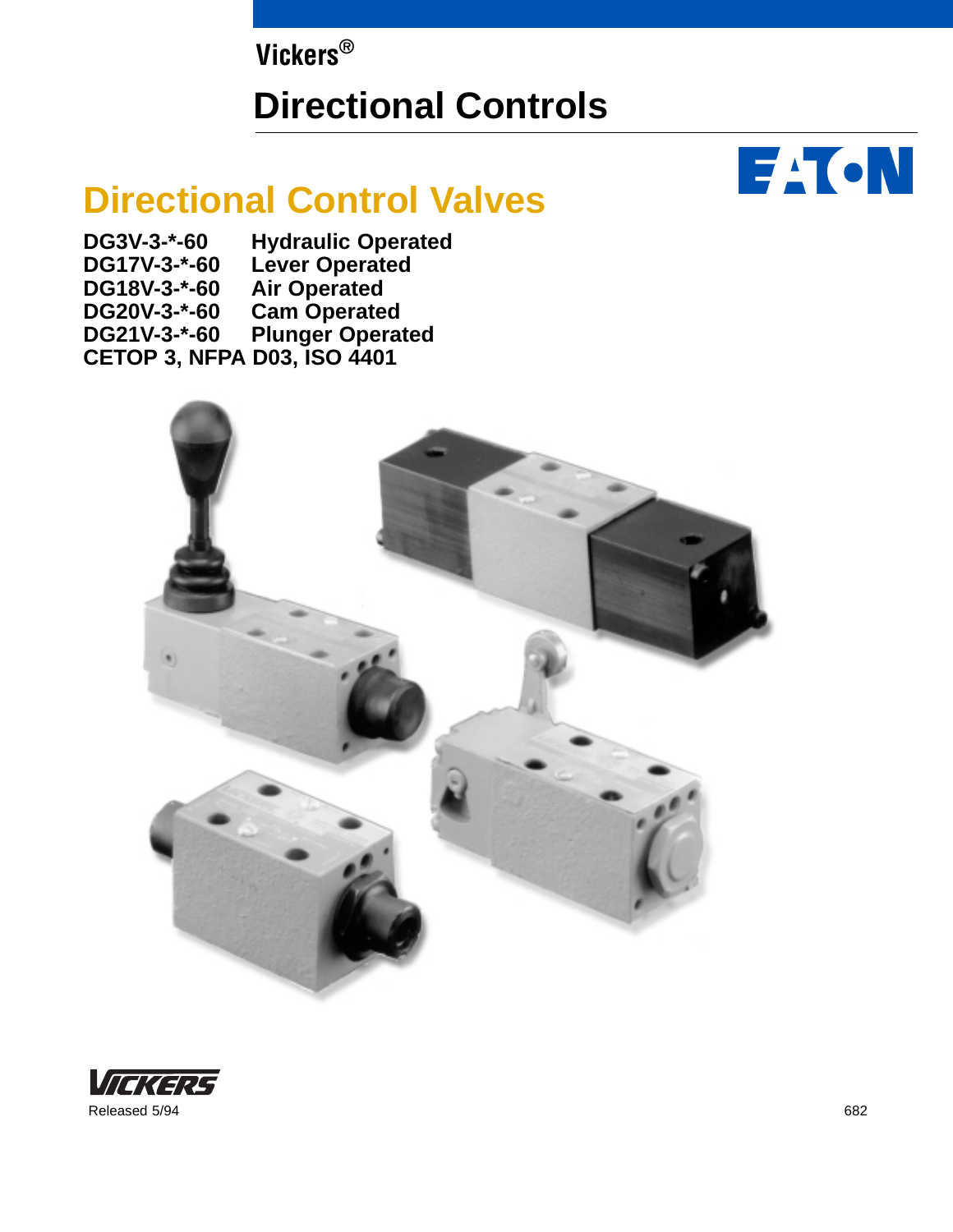## **Introduction**

Vickers directional valves offer versatility of applciation for the many directional control requirements of hydraulic machinery. Ruggedness of design, manufacturing quality, and worldwide parts and service availability maximize uptime, resulting in greater profits for your company.

### **Manual Lever/Cam/Plunger Valves**

These valves are available in an NFPA D03 interface. These valves are rated at flows to 75 l/min (20 USgpm) and 350 bar (5000 psi) maximum pressure. Roller cam, plunger, spring offset, detented, spring centered, knob or lever operated models are available.

### **Air Operated**

Available in an NFPA D03 interface with rated flows to 75 l/min (20 USgpm) and maximum pressure of 350 bar (5000 psi).

### **Hydraulic Pilot Operated**

Available in an NFPA D03 interface. Valves are rated at flows to 151 l/min (40 USgpm) and maximum pressure of 350 bar (5000 psi)

### **Feature and Benefits**

- $\bullet$  High pressure and flow capability for maximum cost–effectiveness
- Low headloss to minimize power loss
- Low–shock characteristics to maximize machine life
- Choice of five types of control to satisfy applications where electrical control is not appropriate
- Designed and manufactured by Vickers, with over 70 years as the global leader in fluid power and motion control.

© Eaton Hydraulics, Incorporated 2000 All Rights Reserved

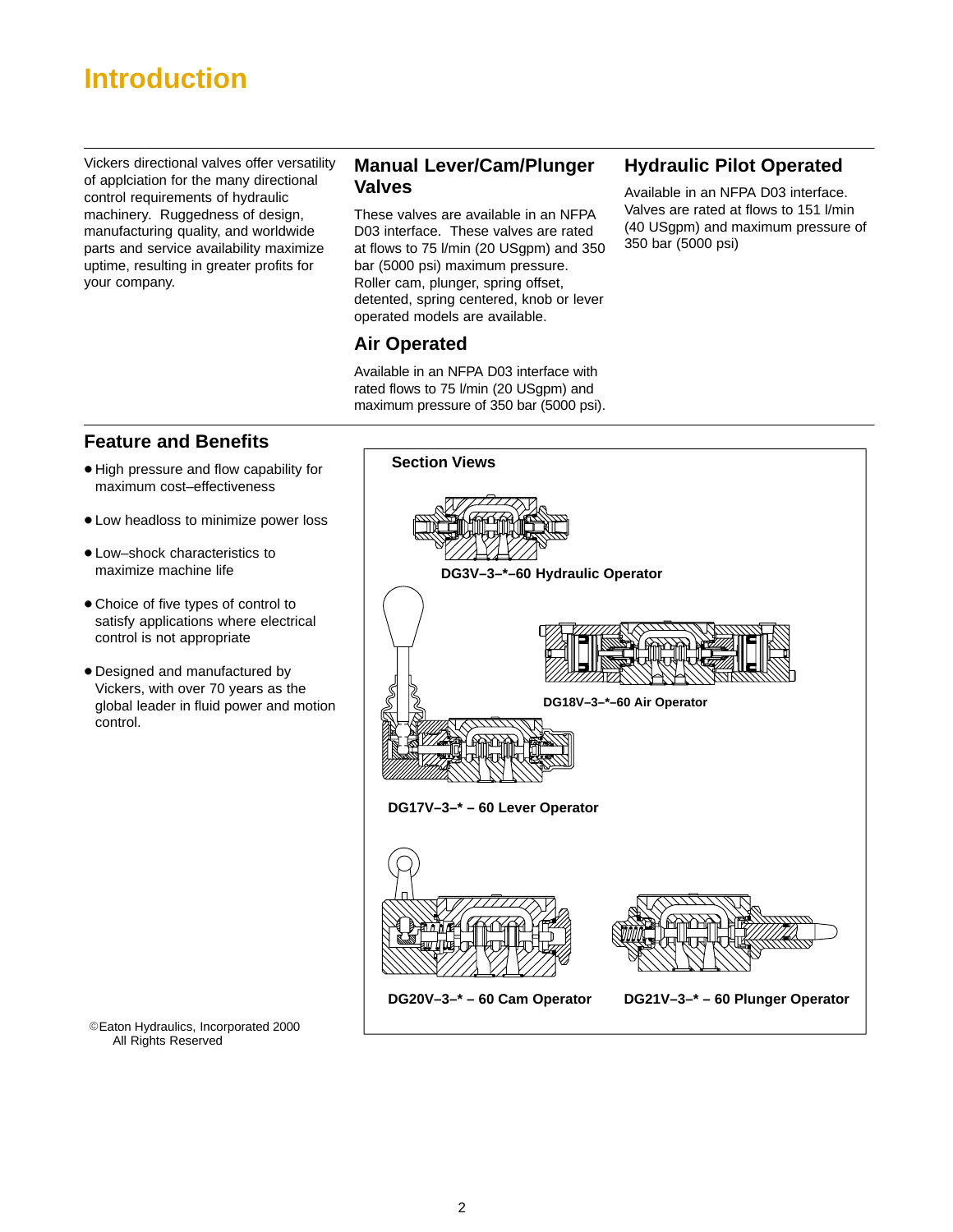## **Table of Contents**

| DG3V-3-*-60 Hydraulic Operated<br>DG**V-3-*-60 Lever/Cam/Plunger Operated<br>DG18V-3-*-60 Air Operated |
|--------------------------------------------------------------------------------------------------------|
| Service Literature                                                                                     |
|                                                                                                        |
|                                                                                                        |
|                                                                                                        |
|                                                                                                        |
|                                                                                                        |
| <b>Pressure Drops</b>                                                                                  |
|                                                                                                        |
|                                                                                                        |
|                                                                                                        |
|                                                                                                        |
|                                                                                                        |
|                                                                                                        |
|                                                                                                        |
|                                                                                                        |
|                                                                                                        |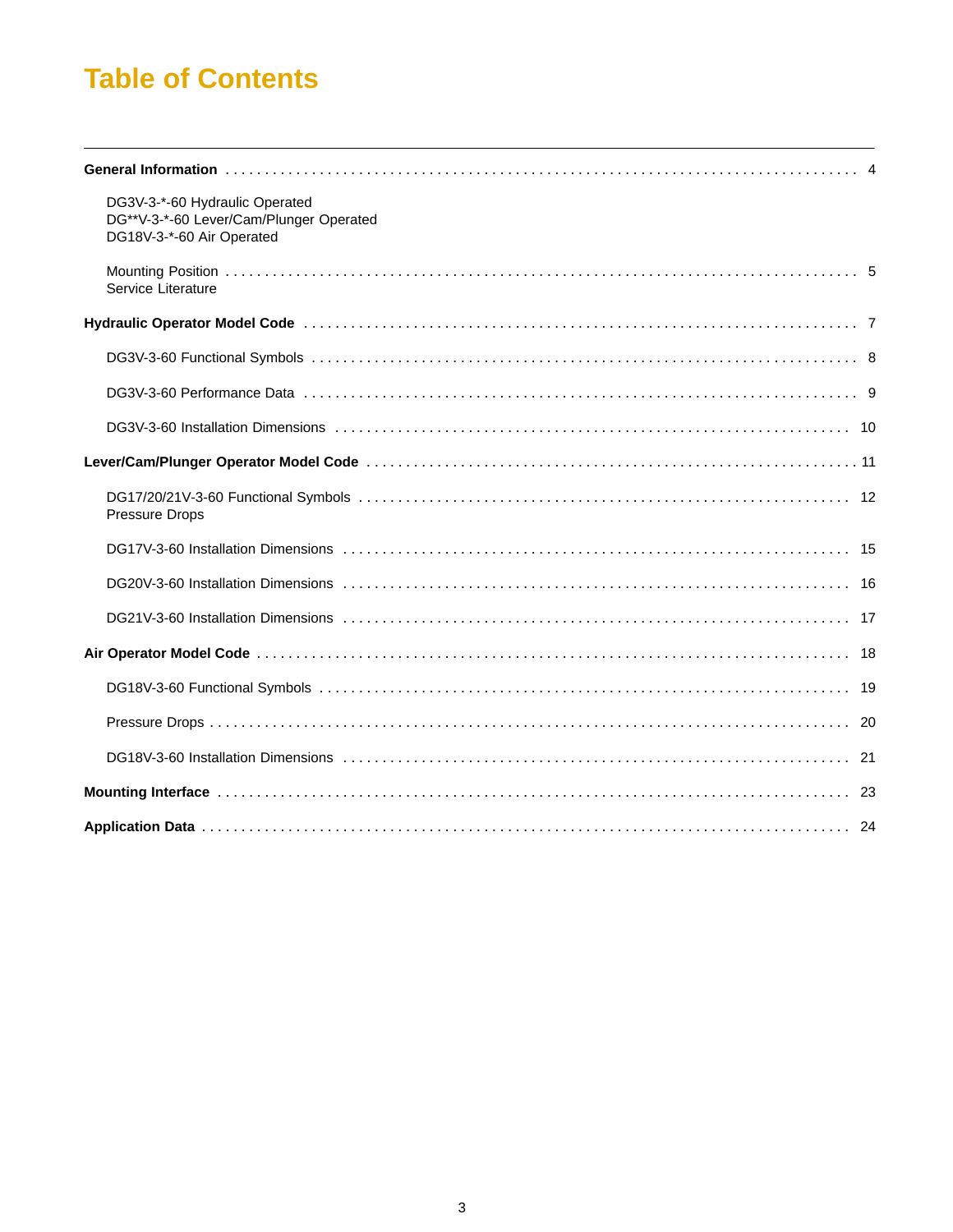## <span id="page-3-0"></span>**General Information**

## **General Description**

Five types of valve are available with different controls primarily for controlling the starting, stopping and direction of fluid flow in a system.

Basically, the valves are developed from the well-known series of DG4V-3-60 series solenoid operated valves (see Vickers literature # GB-C-2015). These manual valves are available with a choice of up to nine different spool types, depending on valve configuration. All spools have been designed to provide good low-shock characteristics. External regulation of the control input by hydraulic, lever, pneumatic, cam or plunger operation allows matching to virtually any requirement where electrical control is not appropriate.

Models include no-spring, spring offset, spring centered and detented versions.

### **DG3V-3-\*-60 Hydraulic Operated**

The hydraulic operated DG3V-3-\*-60 directional valves are used to control the direction of flow in a hydraulic circuit, which would control the movement of a work cylinder or the rotation of a fluid motor.

### **DG\*\*V-3-\*-60 Lever/Cam/Plunger Operated**

### **Operating Information**

The DG21V-3 plunger operator valves are internally drained to port T. They may be used only when surges or back pressure in the tank line cannot overcome the force applied to depress the plunger.

DG17/20/21 models must be released from actuated positions, without restriction to ensure proper spring return. Manual lever and cam operations must be released from their actuated positions, without any restrictions to spring return.

Cam operated directional control valve installation recommendations:

- $\bullet$  Maximum cam angle 35 $^{\circ}$
- Cam travel for dead band of 9° 30' on either side of center for closed center spools for 35° cam.
- This dead band should be taken into consideration when designing cam and system circuits.
- Cam should not drive roller at its vertical centerline to avoid any side loading on roller lever mechanism.

### **Actuation Force**

Under rated conditions\*, the approximate actuation force will be as shown in the chart below:

| Valve type | Force Nm (lbf.)*     |
|------------|----------------------|
| DG17V-3-*A | 22 - 31 (5 to 7)     |
| DG17V-3-*C | 13 - 22 (3 to 5)     |
| DG17V-3-*N | 22 - 31 (5 to 7)     |
| DG20V-3-*A | 53 - 62 (12 to 14)   |
| DG20V-3-*C | 45 - 53 (10 to 12)   |
| DG21V-3-*A | 100 - 250 (22 to 56) |

\* Tank return must be designed so that transient tank line pressure peaks do not exceed 6,9 bar (100 psi). For tank return line pressure in excess of 6,9 bar (100 psi) lever movement must be assisted.

### **NOTE**

In right hand assembly, operator "A" is always removed. In left hand assembly, operator "B" is always removed. **Please note that European designations are the opposite.** See diagram on the nameplate of the valve for operator (port) identification.

### **DG18V-3-\*\*-60 Air Operated**

Vickers air operated DG18V-3-\*\*-60 directional control valves come in four basic versions: 3 position spring centered; 2 position detent; 2 position spring offset to port A, B operator; 2 position spring offset to port B, A operator.

### **NOTE**

Manual actuator in end cap feature (P2) available on single operator models only.In right hand assembly, operator "A" is always removed. In left hand assembly, operator "B" is always removed. See identification plate on top of valve for operator (port) identification.

For every 3,3 bar (50 psi) increase in tank line pressure the air pilot pressure must be increased 0.07 bar (1 psi). Maximum tank line pressure is 100 bar (1450 psi).

Nameplate identification label is asymmetrical and fixes the "A" and "B" operators in relation to the "P" port. Designers should note for installation on vertical panels.

On all right hand models, when operator "A" is pressurized, flow is always P to A. When operator "B" is pressurized, flow is always P to B. Operators "A" and "B" are identified on the identification plate on top of the valve. For left hand assembly this is reversed (P to B when the "A" operator is pressurized).

### **Shift Time**

Shift time is essentially dependent upon pilot pressure, line length and diameter, and speed of control mechanism. Spring return time from the offset to center position is approximately 45 msec. at rated flow and pressure assuming minimal back pressure in the pilot line.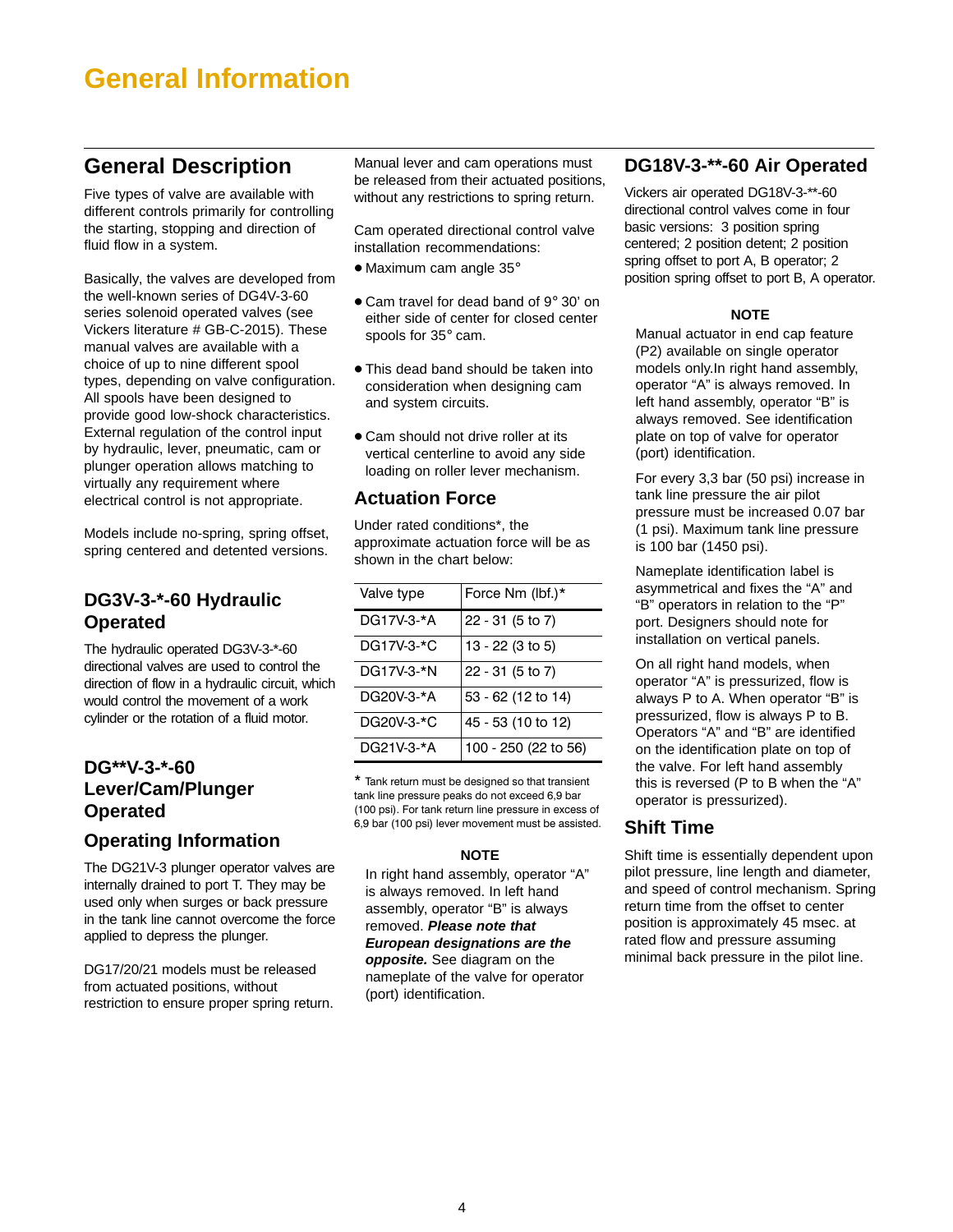## <span id="page-4-0"></span>**General Information**

### **Shifting Action**

Spring centered and spring offset types will be spring positioned unless sufficient pilot pressure is maintained at pilot port to shift and hold the valve spool. No-spring (offered as pilot valves for no-spring detented models only) require only momentary pressurization of pilot port to shift spool (approx. 0.1 seconds).

When pilot pressure is relieved, spool will remain in last position attained provided there is no severe shock, vibration or unusual pressure transients.

### **NOTE**

Surges of oil in a common tank line serving these and other valves can be of sufficient magnitude to cause inadvertent shifting of these valves. This is particularly critical in the no-spring and no-spring detented type valves. Separate tank lines or a vented manifold with a continuous downward path to tank is preferred.

Any sliding spool, if held shifted under pressure for long periods of time, may stick and not spring return due to fluid residue formation (silting) and therefore, should be cycled periodically to prevent this from happening.

If this valve is used for purposes other than a 4-way valve or as shown in the graphical symbol on the valve, consult your distributor or sales engineer.

### **Mounting Position**

There is no restriction on mounting of spring centered or spring offset models. Detented models must be mounted with the spool bore horizontal to reduce the possibility of accidental spool shift due to shock and/or vibration.

### **Port Connections**

Port connections are made by mounting the valve on a manifold or subplate having mounting dimensions which conform to NFPA–D03 (ISO-4401-03) configurations.

### **Service Literature**

| The following literature items can be |            |  |  |  |
|---------------------------------------|------------|--|--|--|
| ordered through your local Vickers    |            |  |  |  |
| Distributor.                          |            |  |  |  |
| DG3V-3 Hyd. Operator                  | I-3895-S   |  |  |  |
| DG17V-3 Lever Operator                | I-3887-S   |  |  |  |
| DG18V-3 Air Operator                  | $I-3896-S$ |  |  |  |
| DG20V-3 Cam Operator                  | I-3893-S   |  |  |  |
|                                       |            |  |  |  |

### **DG3V-3-\*-60 Hydraulic Operator**

| Maximum flow:<br>Maximum operating pressure:<br>Maximum tank line pressure:<br>Minimum pilot pressure:<br>Recommended fluid viscosity range:<br>Weight: | See chart on page 9.<br>350 bar (5000 psi)<br>210 bar (3000 psi)<br>See chart on page 9.<br>$13-54$ $cSt$<br>1,2 kg (2.5 lbs.) |
|---------------------------------------------------------------------------------------------------------------------------------------------------------|--------------------------------------------------------------------------------------------------------------------------------|
| <b>Operating Data</b>                                                                                                                                   |                                                                                                                                |
| Control (swept) volume(s):                                                                                                                              |                                                                                                                                |
| DG3V-3**A(L) models, end-to-end:                                                                                                                        | 0,8 cm <sup>3</sup> (0.050 in <sup>3</sup> )                                                                                   |
| DG3V3-**B(L)/F(L) models:                                                                                                                               |                                                                                                                                |
| center-to-end                                                                                                                                           | 0,4 cm <sup>3</sup> (0.025 in <sup>3</sup> )                                                                                   |
| DG3V-3-**C/N models:                                                                                                                                    |                                                                                                                                |
| center-to-end                                                                                                                                           | 0,4 cm <sup>3</sup> (0.025 in <sup>3</sup> )                                                                                   |
| end-to-end                                                                                                                                              | 0,8 cm <sup>3</sup> (0.050 in <sup>3</sup> )                                                                                   |

DG3V-3-\*\*(N) no-spring and detented valves require only momentary pilot pressurization to shift spool (in approx. 0.1 seconds). All other models require pilot pressure to be maintained to shift and hold the spool.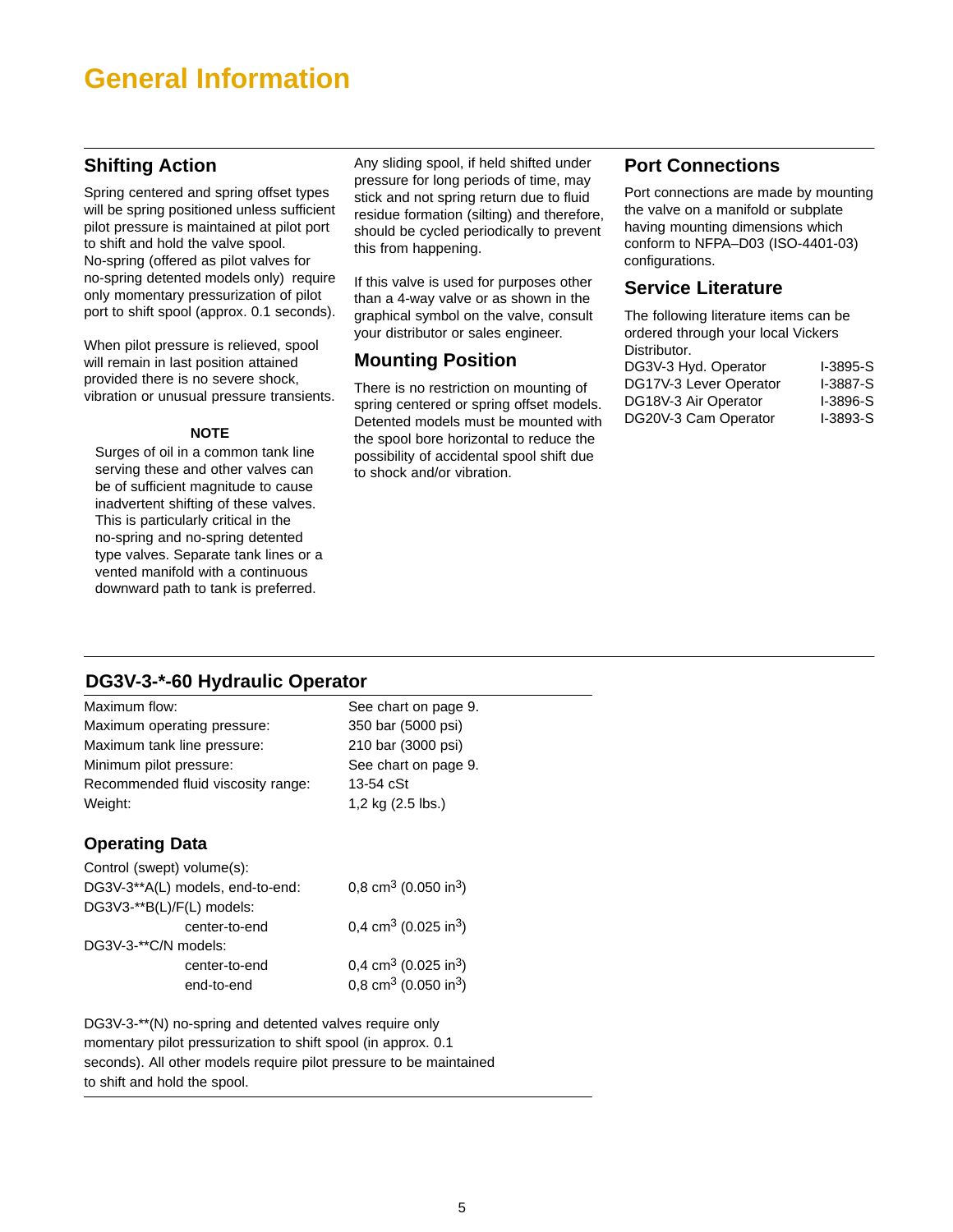# **General Information**

## **DG17/20/21-3-\*\*-60 Lever/Cam/Plunger Operator**

| Maximum flow:<br>Maximum operating pressure:<br>Maximum tank line operating pressure:<br>Maximum tank line pressure:<br>Recommended viscosity range | 75 I/min (20 USgpm)<br>(A, B & P ports) 350 bar (5000 psi)<br>6,9 bar (100 psi)<br>100 bar (1450 psi)<br>10 bar (145 psi) DG21 model only<br>14 - 86 cSt (75 - 400 SUS)<br>@ 18°C to 66°C (0°F to 150°F |
|-----------------------------------------------------------------------------------------------------------------------------------------------------|---------------------------------------------------------------------------------------------------------------------------------------------------------------------------------------------------------|
| Weights:                                                                                                                                            |                                                                                                                                                                                                         |
| DG17V Lever operated                                                                                                                                | 1,8 kg (4.0 lbs)                                                                                                                                                                                        |
| DG20V Cam operated                                                                                                                                  | 1,2 kg (2.5 lbs)                                                                                                                                                                                        |
| DG21V Plunger operated                                                                                                                              | 1,2 kg (2.5 lbs)                                                                                                                                                                                        |
|                                                                                                                                                     |                                                                                                                                                                                                         |

## **DG18V-3-\*-60 Air Operator**

| Maximum flow:                                                                               | 75 I/min (20 USgpm)                                                     |
|---------------------------------------------------------------------------------------------|-------------------------------------------------------------------------|
| Maximum operating pressure:                                                                 | (A, B & P ports) 350 bar (5000 psi)                                     |
| Maximum tank line operating pressure*:                                                      | 100 bar (1450 psi)                                                      |
| Maximum air pilot pressure:                                                                 | 10 bar (150 psi)                                                        |
| Minimum air pilot pressure:                                                                 | 1,7 bar (25 psi)                                                        |
| Operating temperature range:                                                                | $-18^{\circ}$ C to 66 $^{\circ}$ C (0 $^{\circ}$ F to 150 $^{\circ}$ F) |
| Mounting interface:                                                                         | ISO 4401-03, CETOP 3 (NFPA D03)                                         |
| Recommended viscosity range:                                                                | 14 - 86 cSt (75 - 400 SUS)                                              |
| Weights:                                                                                    |                                                                         |
| Dual operator models                                                                        | 1,5 kg $(3.4 \text{ lbs.})$                                             |
| Single operator models                                                                      | 1,2 kg (2.7 lbs.)                                                       |
| * For every 3,3 bar (50 psi) increase in tank line pressure, the air pilot pressure must be |                                                                         |
| increased 0,07 bar (1 psi).                                                                 |                                                                         |
| <b>Operating Data</b>                                                                       |                                                                         |
| Control (swept) volume(s):                                                                  |                                                                         |
| DG18V-3**A(L) end-to-end                                                                    | 3,6 cm <sup>3</sup> (0.219 in <sup>3</sup> )                            |
| DG18V3-**B(L)/F(L) center-to-end                                                            | 1,8 cm <sup>3</sup> (0.109 in <sup>3</sup> )                            |
| DG3V-3-**C/N center-to-end                                                                  | 1,8 cm <sup>3</sup> (0.109 in <sup>3</sup> )                            |
| end-to-end                                                                                  | 3,6 cm <sup>3</sup> (0.219 in <sup>3</sup> )                            |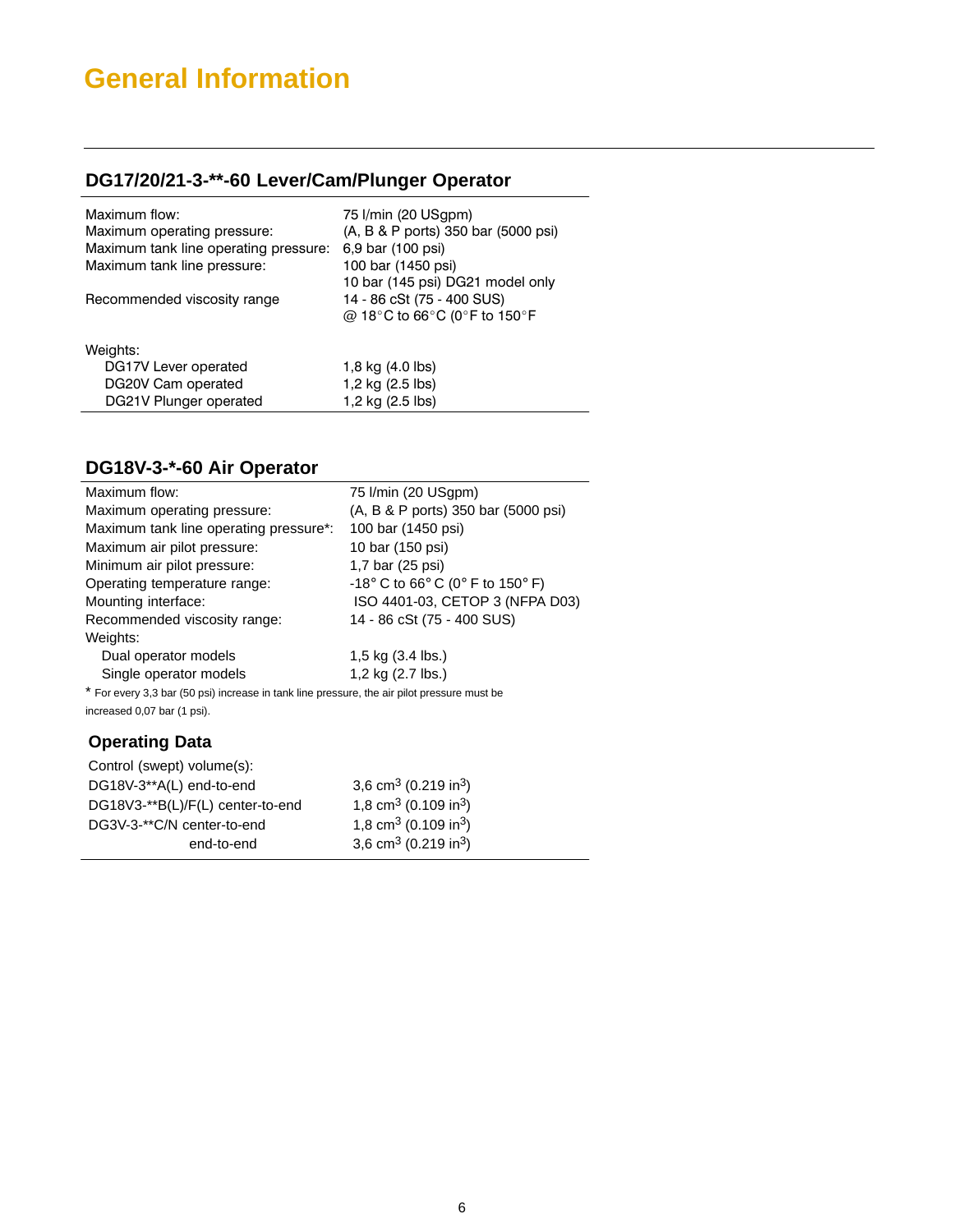## <span id="page-6-0"></span>**Hydraulic Operator Model Code**



#### 1 **Directional Control Valve**

- 2 **Subplate Mounted**
- **Hydraulic Operated** 3

### **Rated Pressure** 4

350 bar (5000 psi) on P, A & B ports

### **Interface** 5

ISO 4401-03 (CETOP 3, NFPA D03) ISO 4401-AB-03-4-B

#### **Spool Type** 6

- 0 Open center (all ports)
- 2 Closed center (all ports)
- 3 Closed center (P & B)
- 6 Closed center (P only)
- 22 Closed center 2 way
- 33 Closed center (block A & B)

#### 7 **Spool Spring Arrangement**

Blank – No spring

- A Spring offset (single operator)
- B Spring centered (single operator)
- C Spring centered
- F Spring offset, shift to center
- N No-spring detented

#### 8 **Left-Hand Build** (omit if not required)

- A, B & F models only
- 9 **Internal Drain**
	- (omit if not required)
- A, B & F models only
- (F models must have internal drain)
- T -Internal drain

#### 10 **Manual Override** (omit if not required)

- A, B & F models in non-operator end P1 - Manual override
- 11 **Tank Pressure Limit**
- 7 210 bar (3000 psi)

#### 12 **Thread for Pilot/Drain Connection**

- B G  $\frac{1}{8}$ " threads
- S SAE internal straight thread

### 13 **Design**

Installation dimensions remain as shown for design numbers 60 thru 69.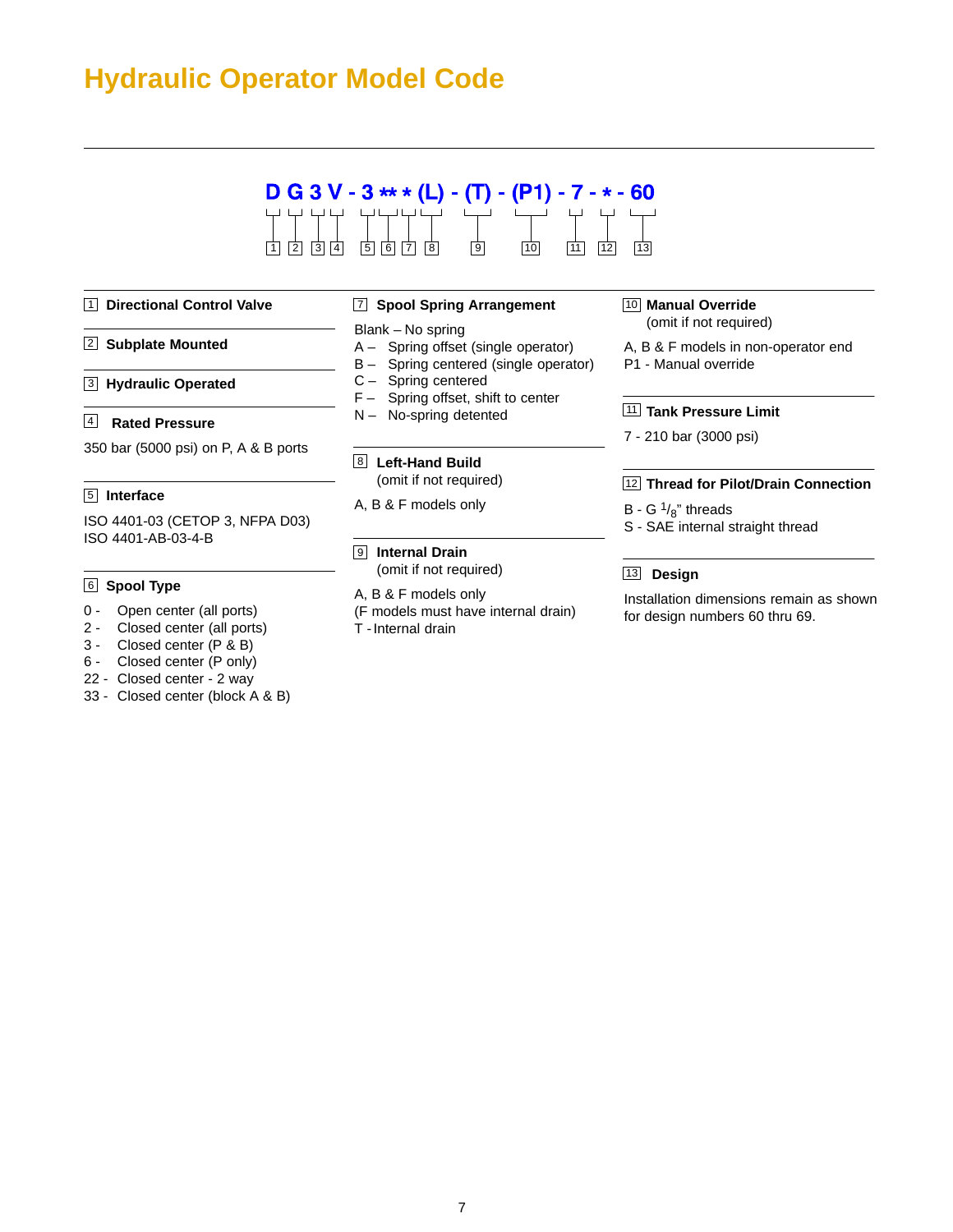## <span id="page-7-0"></span>**DG3V-3-60 Functional Symbols**

| <b>Spool Options</b>     | <b>Model</b>               | <b>Basic Valve Symbol</b>                                                      | <b>Usable Spool Options</b>        |
|--------------------------|----------------------------|--------------------------------------------------------------------------------|------------------------------------|
| b<br>$\circ$<br>a<br>"О" | DG3V-3-**                  | A B<br>b<br>a<br>$\overline{P}$ T                                              | 0, 2, 6 & 22                       |
| "2"                      | DG3V-3-**A <sup>+</sup>    | A B<br>WW<br>$\mathsf{a}$<br>b<br>$\overline{P}$ T <sub>1</sub> I <sub>1</sub> | 0, 2, 6 & 22                       |
| "З"                      | DG3V-3-**A-T ◆             | A B<br>МW<br>b<br>a<br>P                                                       | 0, 2, 6                            |
| "6"                      | DG3V-3-**B $\triangleleft$ | A B<br><b>MW</b><br>$\circ$<br>b<br>$\overline{PT}_{1}$                        | 0, 2, 3, 6 & 33                    |
| "22"                     | DG3V-3-**B-T +             | A B<br>МW<br>b<br>$\mathsf{o}\,$<br>P                                          | 0, 2, 3, 6 & 33<br>R.H. build only |
| "33"                     | DG3V-3-**C                 | A B<br>b<br>$^{\circ}$ MW<br>$\mathsf{o}\,$<br>/W<br>$P$ T                     | 0, 2, 3, 6 & 33                    |
|                          | DG3V-3-**F-T $\bullet$     | AВ<br>МW<br>$\mathsf{o}\,$<br>a<br>P                                           | 0, 2, 3, 6 & 33<br>R.H. build only |
|                          | DG3V-3-**N                 | A B<br>b<br>$\mathsf{o}\,$<br>a<br>PT<br>123                                   | 0, 2, 6                            |

Single operator models marked  $\bullet$  are optionally available with a manual override in the non-operator end only. Models with operators at both ends are not available with manual overrides.

- Full flow

 $\Rightarrow$  Restricted flow

NOTE:

a) Pilot pressure must always exceed drain line pressure or, for internally drained valves, the T-line pressure by at least the requisite minimum pilot pressure. Open-center spools (0, 1 and 8) should be used only in externally drained valves.

b) Internally drained valves may be used only when surges in the tank line cannot possibly overcome the minimum pilot pressure differential referred to above. When the possibility of pressure surges in the tank line exist externally drained valves are recommended.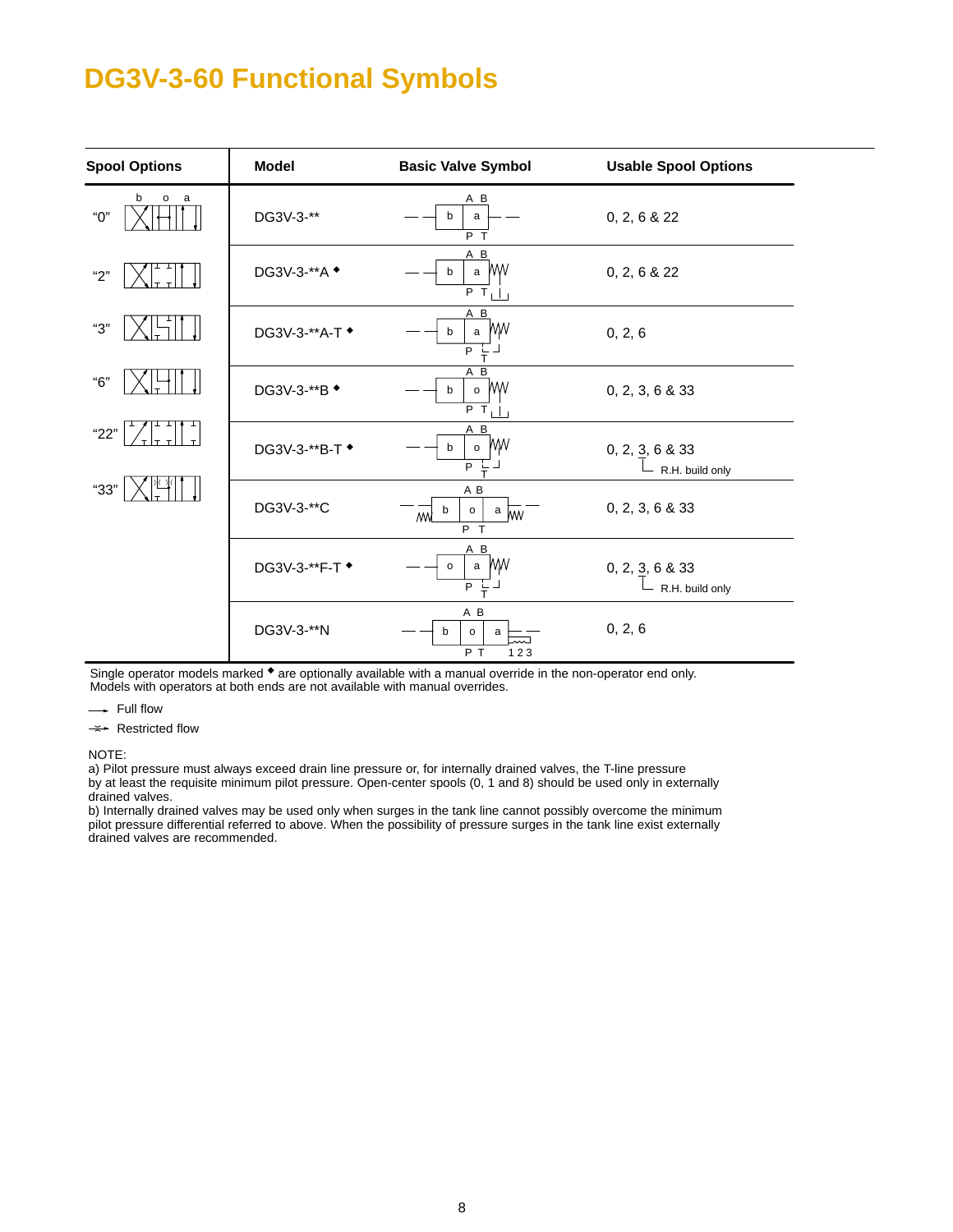## <span id="page-8-0"></span>**DG3V-3-\*A(L) Performance Data**

### **Pilot Pressure Requirements**

The spools require the minimum pilot pressures shown in the graph below to overcome the spring force and any flow forces. Some spools are limited by the ability to spring return the valve.

Minimum pilot pressure required at a flow rate of 20 l/min (5.5 USgpm):



| <b>Spool/Spring</b> | Curve |
|---------------------|-------|
| OA(L)               |       |
| 0C                  | 3     |
| OF(L)               | 3     |
| 2A(L)               |       |
| 2C                  |       |
| 2F(L)               | 4     |
| 6A(L)               |       |
| 6C                  |       |
| 6F(L)               | 4     |
| 22A                 | 5     |
| 33C                 | 2     |
|                     |       |

### **Maximum Flow Rates**

limits outlined in the graph below.

Some spools are limited in the conditions they will operate without reliability problems. These are the single pressure drop  $\Delta P$  when passing 21 cSt (100 ended spools which must operate within SUS) fluid(s) having .87 specific gravity. The pressure drop curves give approximate **Characteristics**

For any other viscosity the pressure drop  $\Delta P$  will change as follows:

**Pressure Drop** 

#### **Spool malfunction limits**



| Viscosity<br>cSt<br>(SUS)                                                                                                       | 14 |  |              | 32    43    54    65<br>(75) (150) (200) (250) (300) (350) (400) | 76 | 86 |
|---------------------------------------------------------------------------------------------------------------------------------|----|--|--------------|------------------------------------------------------------------|----|----|
| % of $\Delta P$<br>(Approx.)                                                                                                    |    |  |              | 93 111 119 126 132 137 141                                       |    |    |
| For any other specific gravity $(G_1)$ the<br>pressure drop $\Delta P$ will be approximately:                                   |    |  |              | $\Delta P_1 = \Delta P$ (G <sub>1</sub> /G)                      |    |    |
| * Specific gravity of fluid may be obtained from its producer.<br>Fire-resistant fluids have higher specific ravities than oil. |    |  |              |                                                                  |    |    |
| <b>Spool/Spring</b>                                                                                                             |    |  | <b>Curve</b> |                                                                  |    |    |
| 0A(L)                                                                                                                           |    |  | 1            |                                                                  |    |    |
| 2A(L)                                                                                                                           |    |  | 2            |                                                                  |    |    |
| 6A(L)                                                                                                                           |    |  | 3            |                                                                  |    |    |
| 22A(L)                                                                                                                          |    |  | 4            |                                                                  |    |    |

### **Pressure Drop Curves**



NOTE: For spool types 3 and 6; not recommended for flows in excess of 60 l/min (15.8 USgpm).

| Spool/Spring   |   |   | P to A A to T P to B A to T P to T |   |             | Max flow I/min (USgpm)<br>@ 350 bar (5000 psi) |
|----------------|---|---|------------------------------------|---|-------------|------------------------------------------------|
| 0              |   | 2 | 4                                  | 2 | 4 v         | 38(10)                                         |
| 0A             | 5 | 2 | 5                                  | 2 | 4 v         |                                                |
| 0B, 0C, 0F     | 4 | 2 | 4                                  | 2 | 4           | 38(10)                                         |
| 0 <sub>N</sub> | 3 | 7 | 3                                  |   | $4\sqrt{ }$ | 38 (10)                                        |
| 2              | 5 | 2 | 5                                  | 2 |             | 38 (10)                                        |
| 2A             | 6 | 5 | 6                                  | 5 |             |                                                |
| 2B, 2C, 2F     | 5 | 2 | 5                                  | 2 |             | 38 (10)                                        |
| 2N             | 6 | 3 | 6                                  | 3 |             | 38 (10)                                        |
| 3B, 3C, 3F     | 6 | 3 | 6                                  |   |             | 38 (10)                                        |
| 6              | 6 |   | 6                                  |   |             | 38 (10)                                        |
| 6A             | 5 |   | 5                                  |   |             |                                                |
| 6B, 6C, 6F     | 6 |   | 6                                  |   |             | 38(10)                                         |
| 6N             |   |   |                                    |   |             | 38 (10)                                        |
| 22A            | 6 |   | 6                                  |   |             |                                                |
| 33B, 33C, 33F  | 5 | 2 | 5                                  | 2 |             | 38 (10)                                        |

■ Type "33" spool at center will pass approx. 20 l/min (5.3 USgpm) at 124 bar ■ Transient condition.<br>(1800 psi) pressure drop from port A or B (the other being plugged) to T. ■ See graph above, M

▼  $\blacksquare$ See graph above, Max. Flow Rates.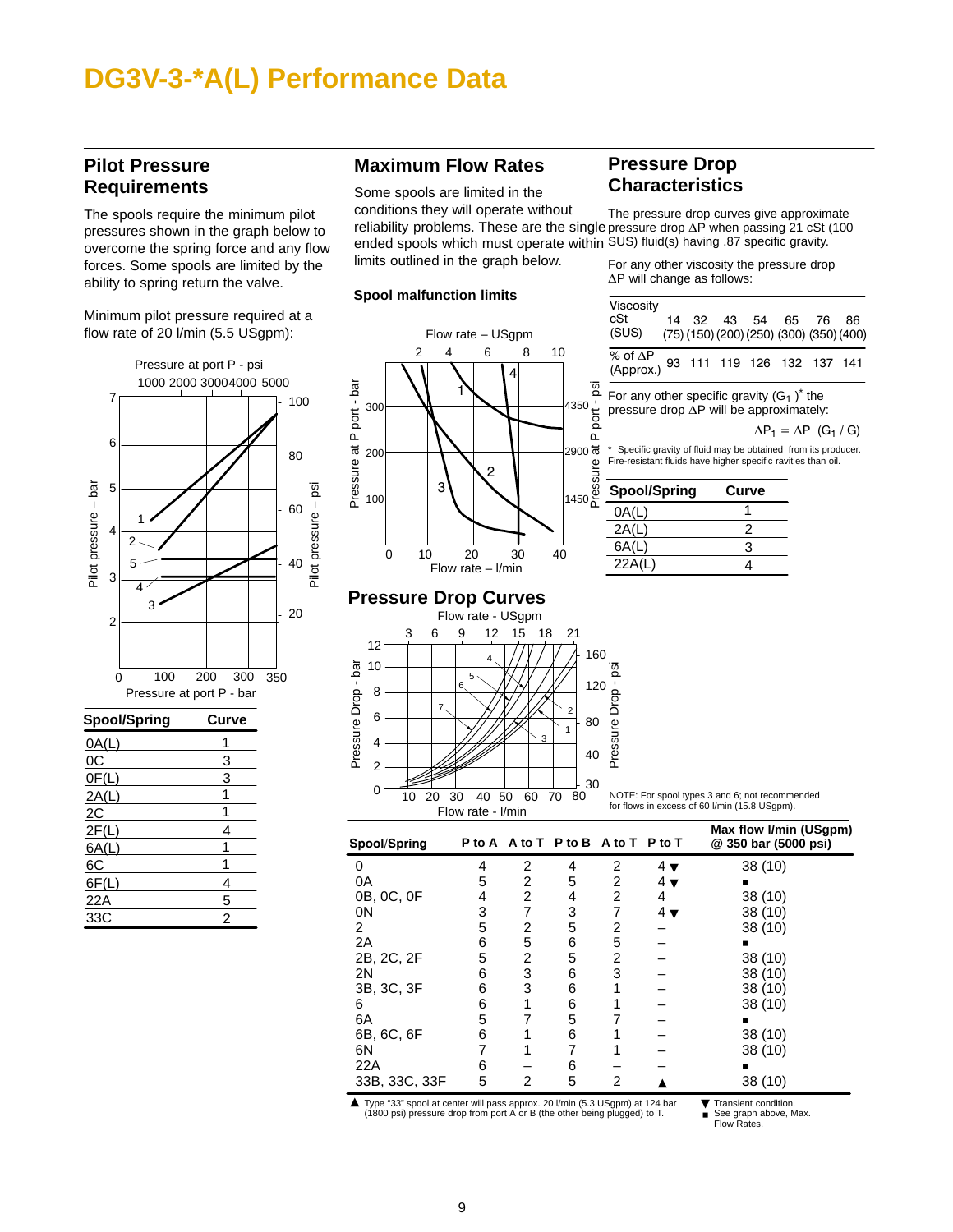## <span id="page-9-0"></span>**DG3V3 Installation Dimensions**

### **DG3V-3-\*-60 Hydraulic Operated**

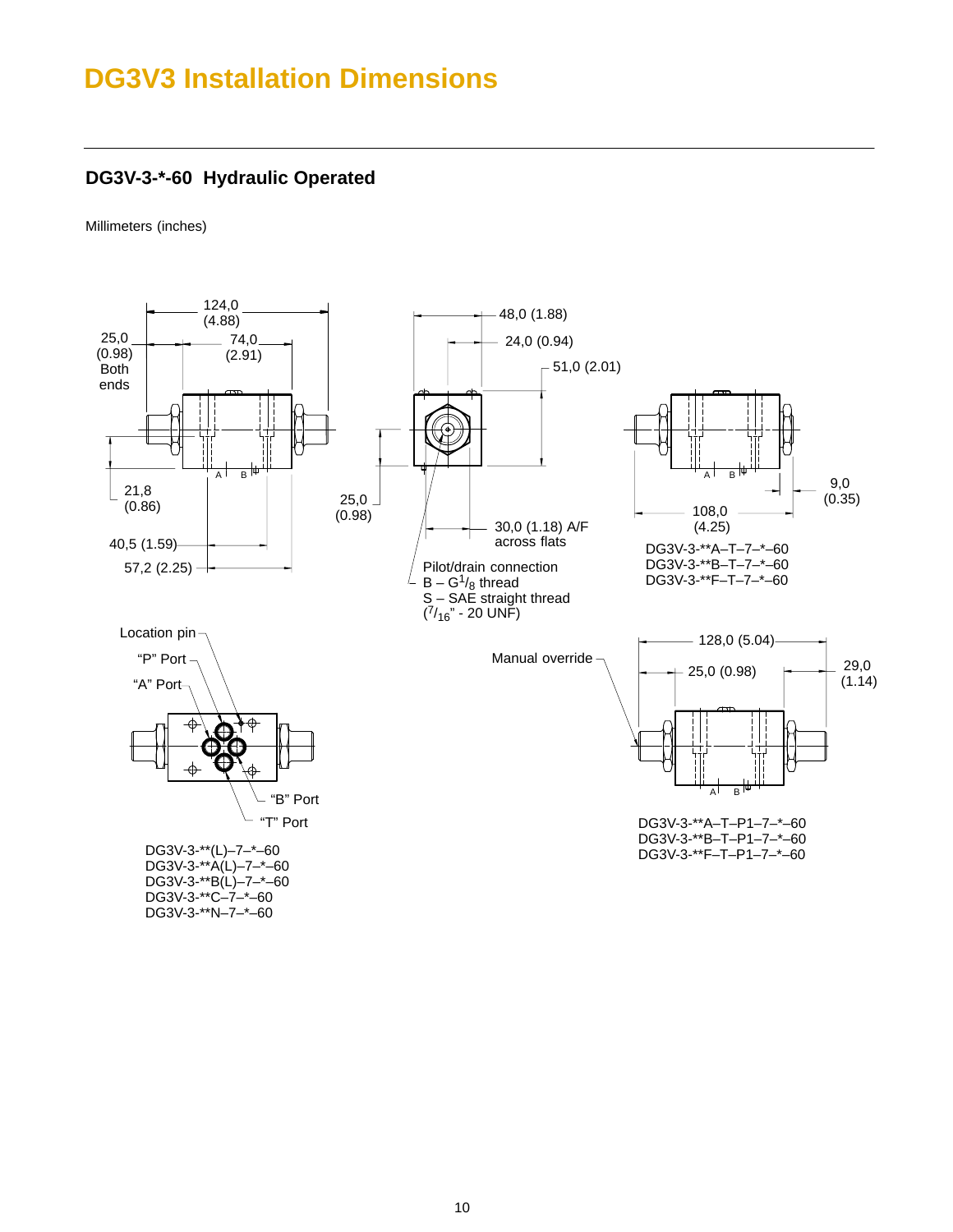## <span id="page-10-0"></span>**Lever/Cam/Plunger Operator Model Code**



#### 1 **Directional Control Valve**

#### 2 **Subplate Mounted**

#### **Operator** 3

- 17 Lever operated
- 20 Roller cam operated
- 21 Plunger operated

### **Rated Pressure** 4

350 bar (5000 psi)

### **Interface** 5

ISO 4401-03 (CETOP 3, NFPA D03)

#### 6 **Spool Type (center condition)**

- 0 Open center (all ports)
- 2 Closed center (all ports)
- 6 Closed center (P only)
- 7 Open center (P to A & B, T blocked) (DG17 models only)
- 8 Tandem center (P to T)
- 22-Closed center (two-way) (DG17 models only)
- 33-Closed center (bleed A & B)

#### 7 **Spool Spring Arrangement**

- A -Spring offset to center position No.3 (see installation dimensions)
- A2-Spring offset from position No.1 to position No.1 (DG20V cam operator only)
- C -Spring centered
- N -No-spring detented (DG17V lever operator only)

## **Left-hand Assembly** 8

(omit for standard right-hand assembly shown)

### **Design** 9

Installation dimensions remain as shown for design numbers 60 thru 69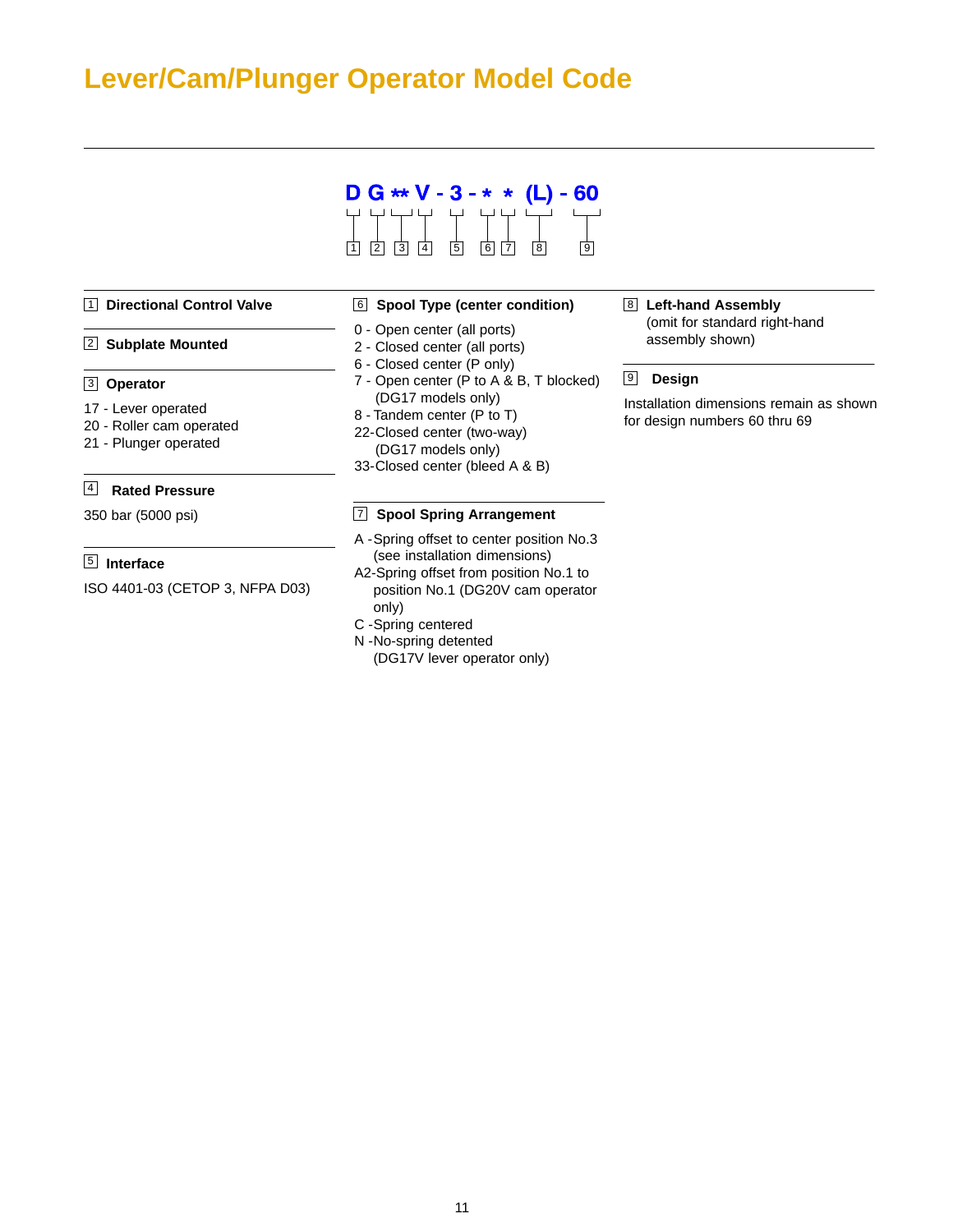# <span id="page-11-0"></span>**DG17/20/21V-3-\*-60 Functional Symbols**

| <b>Spool Options</b> | <b>Model</b>               | <b>Basic Valve Symbol</b>                                       | <b>Usable Spool Options</b>      |
|----------------------|----------------------------|-----------------------------------------------------------------|----------------------------------|
| b<br>o a<br>"О"      | DG17V-3-**A<br>DG20V-3-**A | A B<br>∩<br><b>WW</b><br>$\mathsf{a}$<br>b<br>P T               | 0, 2, 6, & 22<br>0, 2, 6, & 22   |
| "2"                  | DG20V-3-**A2               | $A$ $B$<br>b<br>$\mathsf{a}$<br>M٨<br>P T                       | 0, 2, 6 & 33                     |
| "6"                  | DG20V-3-**A2L              | $A$ $B$<br>$\varphi$<br>b<br>a<br>MМ<br>P T                     | 0, 2, 6 & 33                     |
| "7"                  | DG17V-3-**C<br>DG20V-3-**C | $A$ $B$<br>Q<br>w<br>b<br>$\mathsf{o}$<br>$a \wedge$<br>$P$ T   | 0, 2, 6, 7 & 33<br>0, 2, 6, & 33 |
| "22"<br>"33"         | DG17V-3-**8C               | $A$ $B$<br>Q<br>$\mathsf{o}$<br>$\mu$ MW<br>a<br>W<br>P T       | 8                                |
| a<br>b<br>o<br>"8"   | DG17V-3-**N                | $A$ $B$<br>Q<br>b<br>$\mathsf{o}$<br>a<br>$\overline{M}$<br>P T | 0, 2, 6, 7 & 33                  |
|                      | DG21V-3-2A                 | $A$ $B$<br>a WW<br>b<br>₣<br>P T                                | $\overline{c}$                   |
|                      | DG21V-3-2AL                | A B<br>WW<br>b<br>$\mathsf{a}$<br>P T                           | $\boldsymbol{2}$                 |

-- Full flow

 $\rightleftharpoons$  **Restricted flow**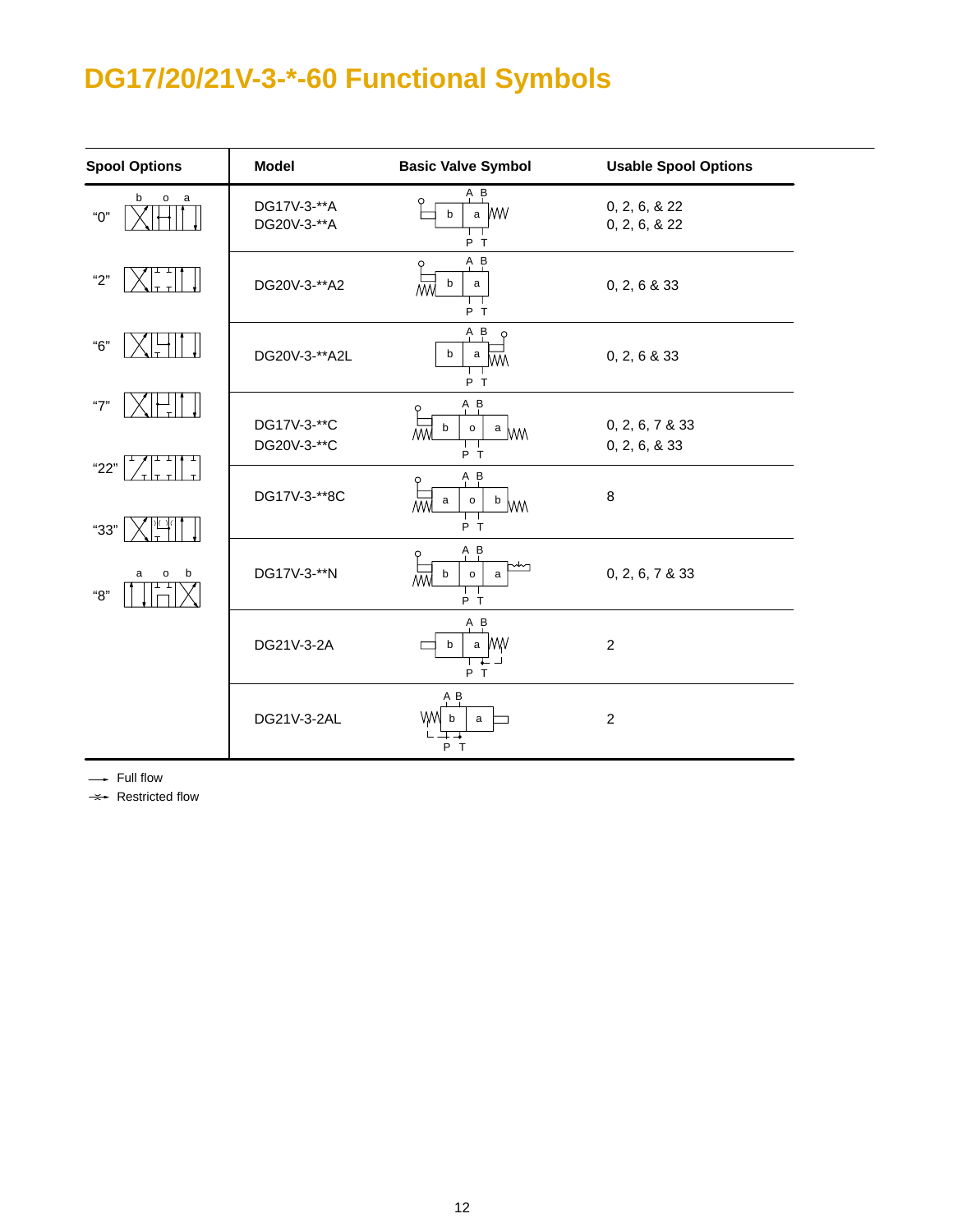## **DG17V–3 Pressure Drops**

 $\overline{a}$ 

| DG17V-3-**-60                       |          | Pressure drop curve reference chart |                           |                         |                |                              | Maximum flow            |
|-------------------------------------|----------|-------------------------------------|---------------------------|-------------------------|----------------|------------------------------|-------------------------|
| Spool type                          |          | $P - A$                             | $B - T$                   | $P \rightarrow B$       | $A - T$        | $\overline{P+T}$<br>@ CENTER | @ 350 bar<br>(5000 psi) |
| $\circ$<br>A B<br>₩                 | "0C"     | 4                                   | $\overline{c}$            | $\overline{4}$          | $\overline{c}$ | $\overline{\mathbf{4}}$      |                         |
| A B<br>고고<br>↓W                     | "2C"     | $\overline{5}$                      | $\overline{c}$            | 5                       | $\overline{c}$ |                              |                         |
| A B<br>↓W<br>P.<br>т                | "6C"     | 6                                   | $\mathbf{1}$              | $\,6\,$                 | $\mathbf{1}$   |                              |                         |
| Q<br>A B<br>≤w                      | "7C"     | $\overline{\mathbf{4}}$             | $\ensuremath{\mathsf{3}}$ | $\overline{\mathbf{4}}$ | 3              |                              | 75 l/min<br>(20 USgpm)  |
| A B<br>₩<br>т                       | "33C"    | $\mathbf 5$                         | $\mathbf 2$               | 5                       | $\mathbf 2$    | $***$                        |                         |
| A B<br>R.H.<br>ŀ₩                   | "OA"     | $\overline{5}$                      | $\mathbf 2$               | 5                       | $\overline{c}$ |                              |                         |
| P                                   | "2A"     | 6                                   | $\overline{5}$            | $\,6\,$                 | 5              |                              |                         |
| L.H.                                | "6A"     | $\mathbf 5$                         | $\overline{7}$            | $\mathbf 5$             | $\overline{7}$ |                              |                         |
| O<br>A B<br>ा-म<br>⊥W<br>P T        | "22A"    | $\,6\,$                             |                           | $\,6\,$                 |                |                              | 55 l/min<br>(15 USgpm)  |
| O<br>A B<br>∽ ื่∽า<br>P.<br>т       | " $ON"$  | $\overline{\mathbf{4}}$             | $\mathbf 2$               | $\overline{4}$          | $\mathbf 2$    | $\overline{\mathbf{4}}$      | 75 l/min                |
| $\circ$<br>A B<br>P<br>$\mathsf{T}$ | " $2N$ " | $\overline{5}$                      | $\overline{c}$            | 5                       | $\overline{c}$ |                              | (20 USgpm)              |
| $\overline{Q}$<br>A B<br>РΤ         | "6N"     | $\,6\,$                             | $\mathbf{1}$              | $\,6\,$                 | $\mathbf{1}$   |                              | 55 l/min<br>(15 USgpm)  |
| $\circ$<br>$A$ $B$<br>P             | "7 $N$ " | $\overline{\mathbf{4}}$             | $\ensuremath{\mathsf{3}}$ | $\overline{\mathbf{4}}$ | 3              |                              | 38 l/min                |
| A <sub>B</sub>                      | "33N"    | 5                                   | $\mathbf 2$               | 5                       | $\mathbf 2$    | $***$                        | (10 USgpm)              |

\*\*Note type "33" spool at center will pass approximately 20 I/min. (5.3 USgpm) at 124 bar (1798 psi) inlet pressure.

The pressure drop curves give approximate pressure drop  $\Delta P$  when passing 36 cSt (100 SUS) fluid(s) having .87 specific gravity.

For any other viscosity the pressure drop  $\Delta P$  will change as follows:

| Viscosity                    |  |  |                   |                                          |    |
|------------------------------|--|--|-------------------|------------------------------------------|----|
| cSt                          |  |  | 14 32 43 54 65 76 |                                          | 86 |
| (SUS)                        |  |  |                   | (75) (150) (200) (250) (300) (350) (400) |    |
| % of $\Delta P$<br>(Approx.) |  |  |                   | 93 111 119 126 132 137 141               |    |

approximately:  $\Delta P_1 = \Delta P$  (G<sub>1</sub> / G) For any other specific gravity  $\left({\tt G_1}\,\right)^*$  the pressure drop  $\Delta {\sf P}$  will be

\* Specific gravity of fluid may be obtained from its producer.

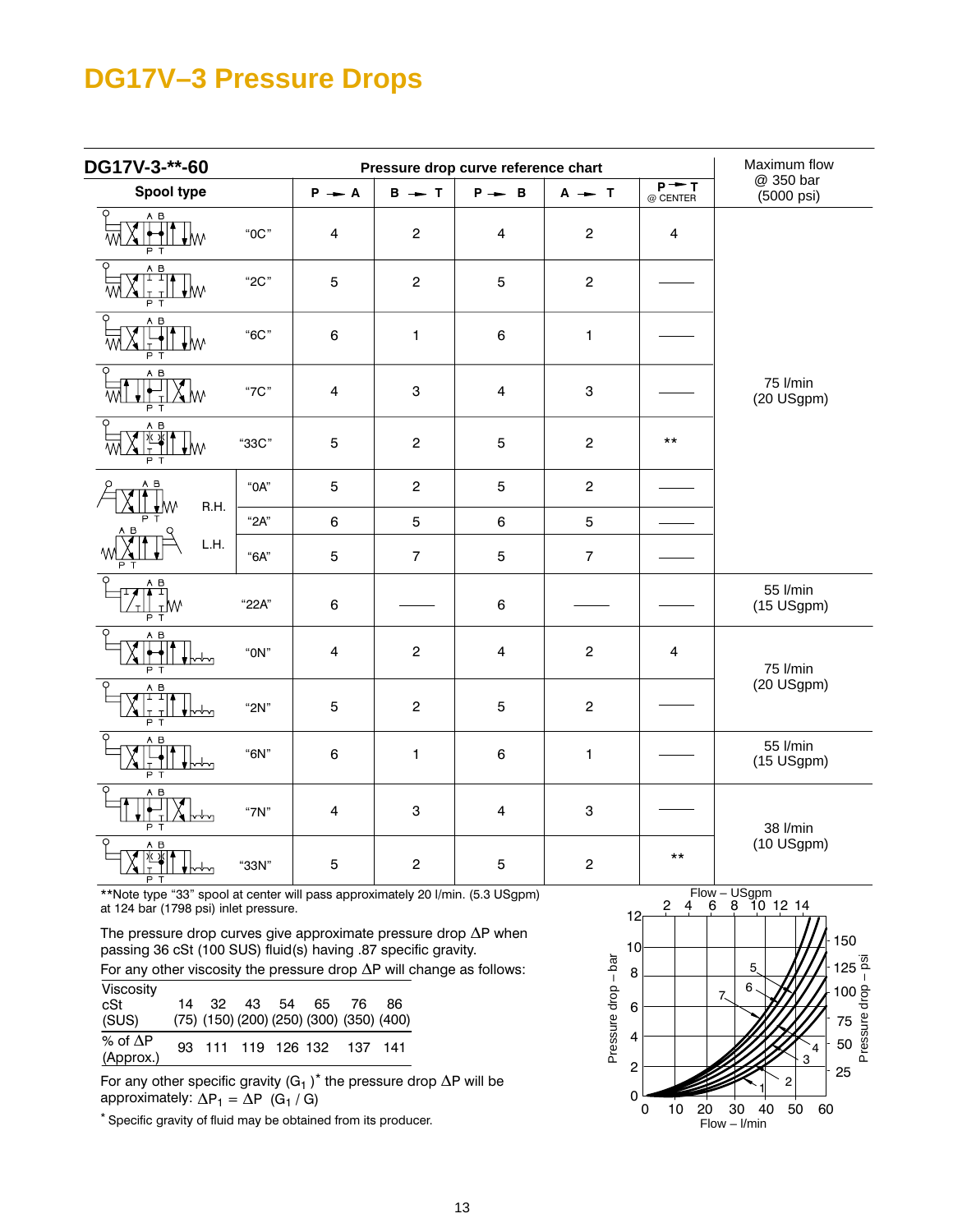## **DG20/21V–3 Pressure Drops**

| DG20/21V-3-**-60                            |       |                | Pressure drop curve - reference chart | Maximum flow      |                   |                               |                         |
|---------------------------------------------|-------|----------------|---------------------------------------|-------------------|-------------------|-------------------------------|-------------------------|
| Spool type                                  |       | $P - A$        | $B - T$                               | $P \rightarrow B$ | $A \rightarrow T$ | $P \rightarrow T$<br>@ CENTER | @ 350 bar<br>(5000 psi) |
| A B<br>M٨<br>PT                             | "0C"  | $\overline{c}$ | $\overline{c}$                        | $\overline{c}$    | $\overline{c}$    | $\overline{c}$                |                         |
| A B<br>⊥<br>∤W<br>P T                       | "2C"  | $\overline{2}$ | 3                                     | $\overline{c}$    | 3                 |                               | 75 l/min<br>(20 USgpm)  |
| A B<br>o,<br>t₩<br>$\overline{P}$<br>$\top$ | "6C"  | 3              | $\mathbf{1}$                          | 3                 | 1                 |                               |                         |
| A B<br>↓M<br>PT                             | "33C" | $\overline{c}$ | $\overline{2}$                        | $\overline{c}$    | $\mathbf{2}$      | $***$                         |                         |
| R.H.<br>A B<br>Models<br>⊚<br>P             | "OA"  | 2              | $\overline{2}$                        | 2                 | $\overline{2}$    |                               | 38 l/min<br>(10 USgpm)  |
|                                             | "2A"  | $\overline{c}$ | 3                                     | $\mathbf{2}$      | 3                 |                               |                         |
| A B<br>ര                                    | "33A" | 2              | $\overline{2}$                        | $\overline{c}$    | $\overline{c}$    |                               |                         |
| Ą,<br>L.H.<br>T<br>Models<br>Ρ              | "6A"  | 3              | 1                                     | 3                 | 1                 |                               | 19 l/min<br>(5 USgpm)   |

\*\*Note type "33" spool at center will pass approximately 20 l/min. (5.3 USgpm) at 124 bar (1798 psi) inlet pressure.

The pressure drop curves give approximate pressure drop  $\Delta$ P when passing 36 cSt (100 SUS) fluid(s) having .87 specific gravity.

For any other viscosity the pressure drop  $\Delta P$  will change as follows:

| Viscosity                                               |  |  |                      |  |
|---------------------------------------------------------|--|--|----------------------|--|
| cSt                                                     |  |  | 14 32 43 54 65 76 86 |  |
| (SUS) (75) (150) (200) (250) (300) (350) (400)          |  |  |                      |  |
| % of $\Delta P$ 93 111 119 126 132 137 141<br>(Approx.) |  |  |                      |  |
|                                                         |  |  |                      |  |

For any other specific gravity  $\mathrm{(G_{1})}^{*}$  the pressure drop  $\Delta \mathsf{P}$ will be approximately:  $\Delta \mathsf{P}_1 = \Delta \mathsf{P}\ \ (\mathsf{G}_1\ /\ \mathsf{G})$ 

\* Specific gravity of fluid may be obtained from its producer.

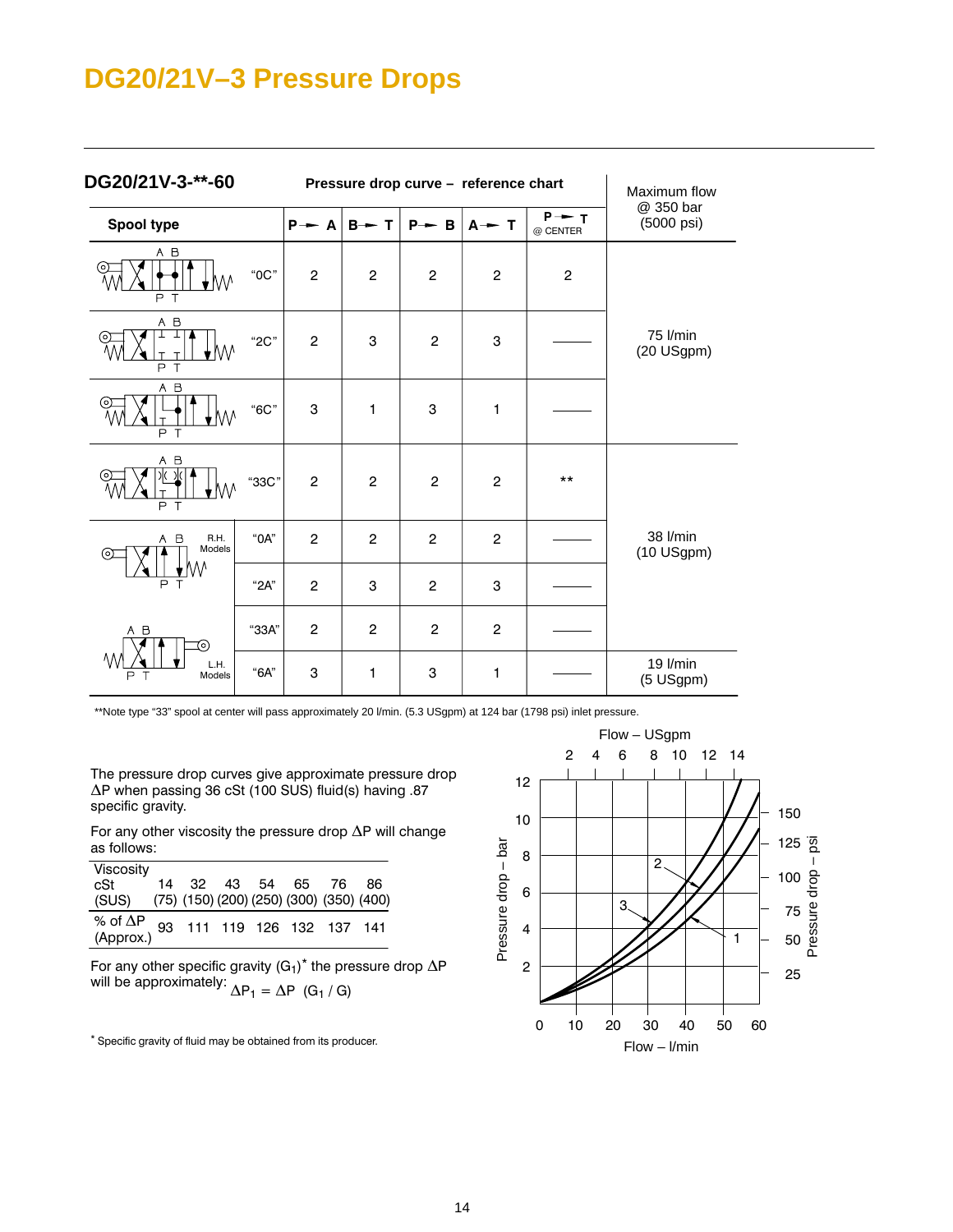## <span id="page-14-0"></span>**DG17V–3 Installation Dimensions**

**DG17V-3-\*-60 Lever Operated**

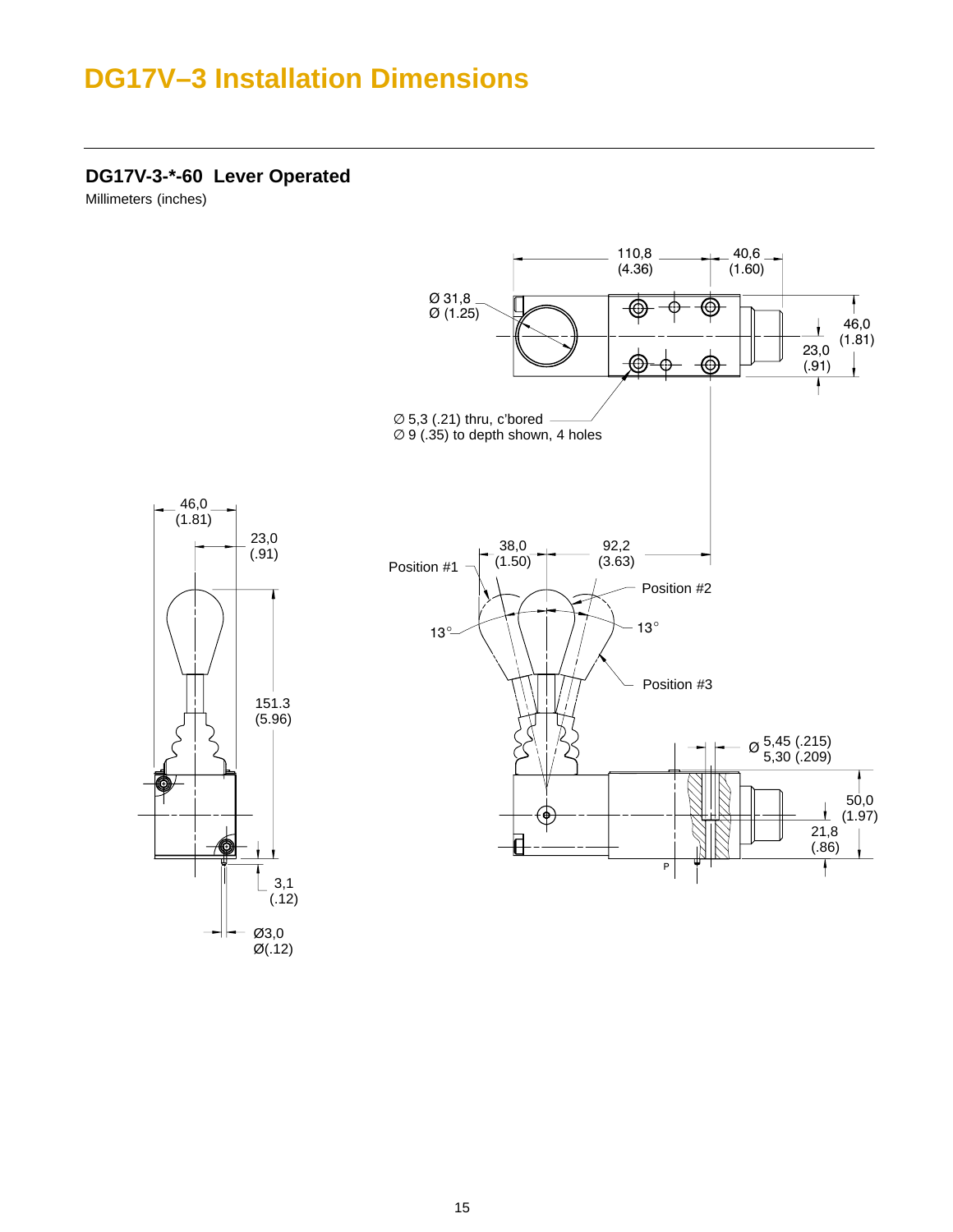## <span id="page-15-0"></span>**DG20V–3 Installation Dimensions**

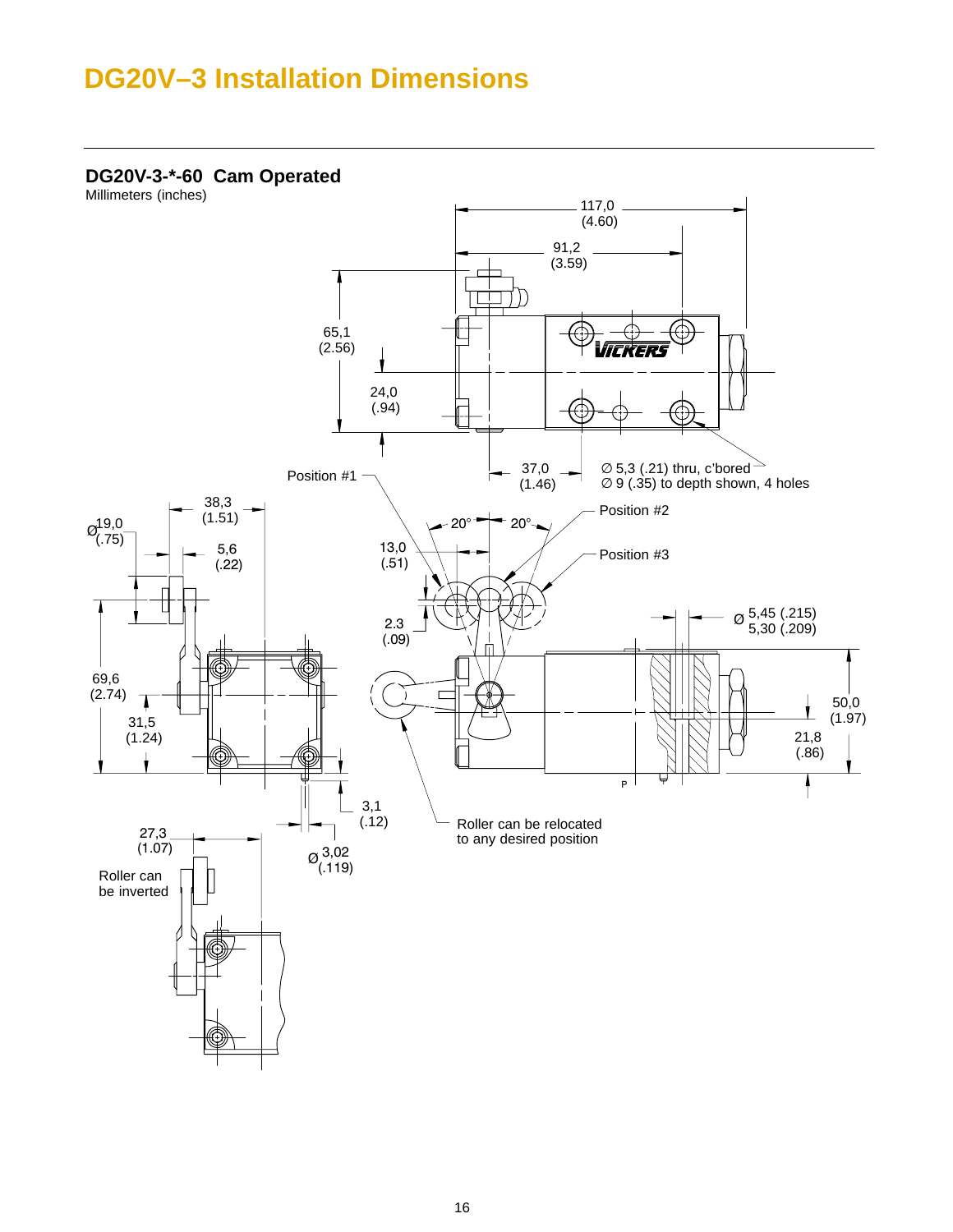## <span id="page-16-0"></span>**DG21V–3 Installation Dimensions**

### **DG21V-3-A(L)-2-60 Plunger Operated**

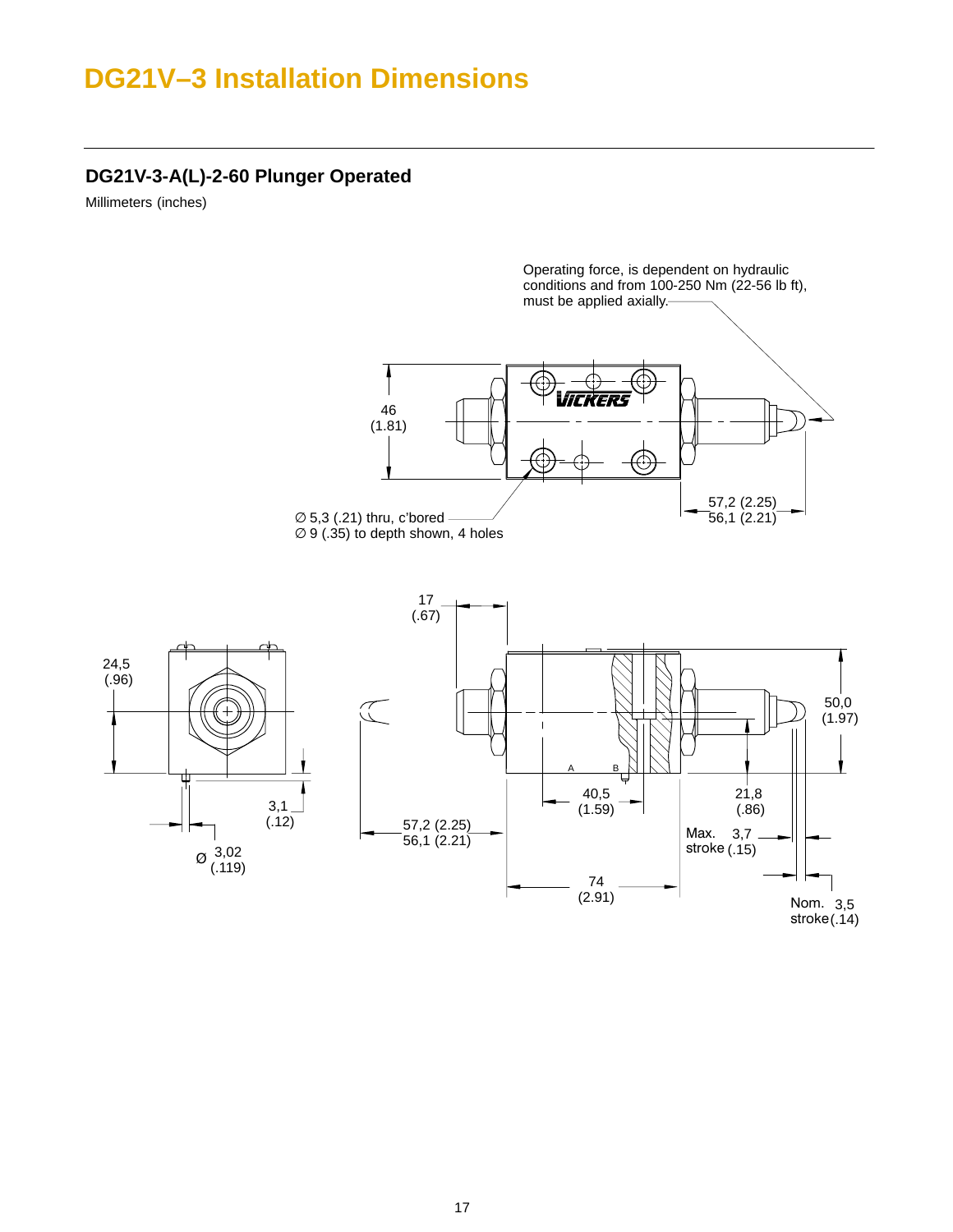## <span id="page-17-0"></span>**Air Operator Model Code**

### $D G 18 V - 3 - ** (L) - (P2) 10$ 1 2 3 4 5 6 7 8 9

#### 1 **Directional Control Valve**

#### 2 **Manifold or Subplate Mounted**

**Air Operator** 3

#### **Rated Pressure** 4

350 bar (5000 psi)

### **Interface** 5

ISO 4401-03 (CETOP 3, NFPA D03)

### **Spool Type (center condition)** 6 10

- 0 Open center (all ports)
- 1 Open center (P & A to T)
- 2 Closed center (all ports)
- 3 Closed center (P & B)
- 6 Closed center (P only)
- 7 Open center (P to A & B, T blocked)
- 8 Tandem center (P to T)
- 11 Open center (P & B to T)
- 22 Closed center (two-way)
- 31 Closed center (P to A)
- 33 Closed center (bleed A & B)

#### 7 **Spool Spring Arrangement**

- A Spring offset to A, (single operator)
- AL Spring offset to B, L.H. build (single operator)
- B Spring centered, operator A removed (single operator)
- BL Spring centered, operator B removed (single operator)
- C Spring centered (dual operator)
- F Spring offset, shift to center (single operator)
- FL Spring offset, shift to center, L.H. build (single operator)
- N No-spring detented

#### 8 **Manual Override Option**

(Applicable for A(L), B(L) & F(L) models only)

- Blank Overrides in operator end only
- P2 Override in both ends of single operators

#### **Actuator Identity** 9

- Blank Standard arrangement (i.e. apply air to operator A to give flow P to A) (Ref. US ANSI B93.9)
- V Operator identification determined by position of operator (i.e. operator A at A port end of valve operator B at B port end of valve)

NOTE: Type 8 spool conforms to both methods. All type 8 spools must designate V in model code.

#### **Pilot Source Thread Connections**

- $P \frac{1}{8}$ " NPT threads
- B  $-1/8$ " BSP threads

#### **Design** 11

Installation dimensions remain as shown for design numbers 60 thru 69.

18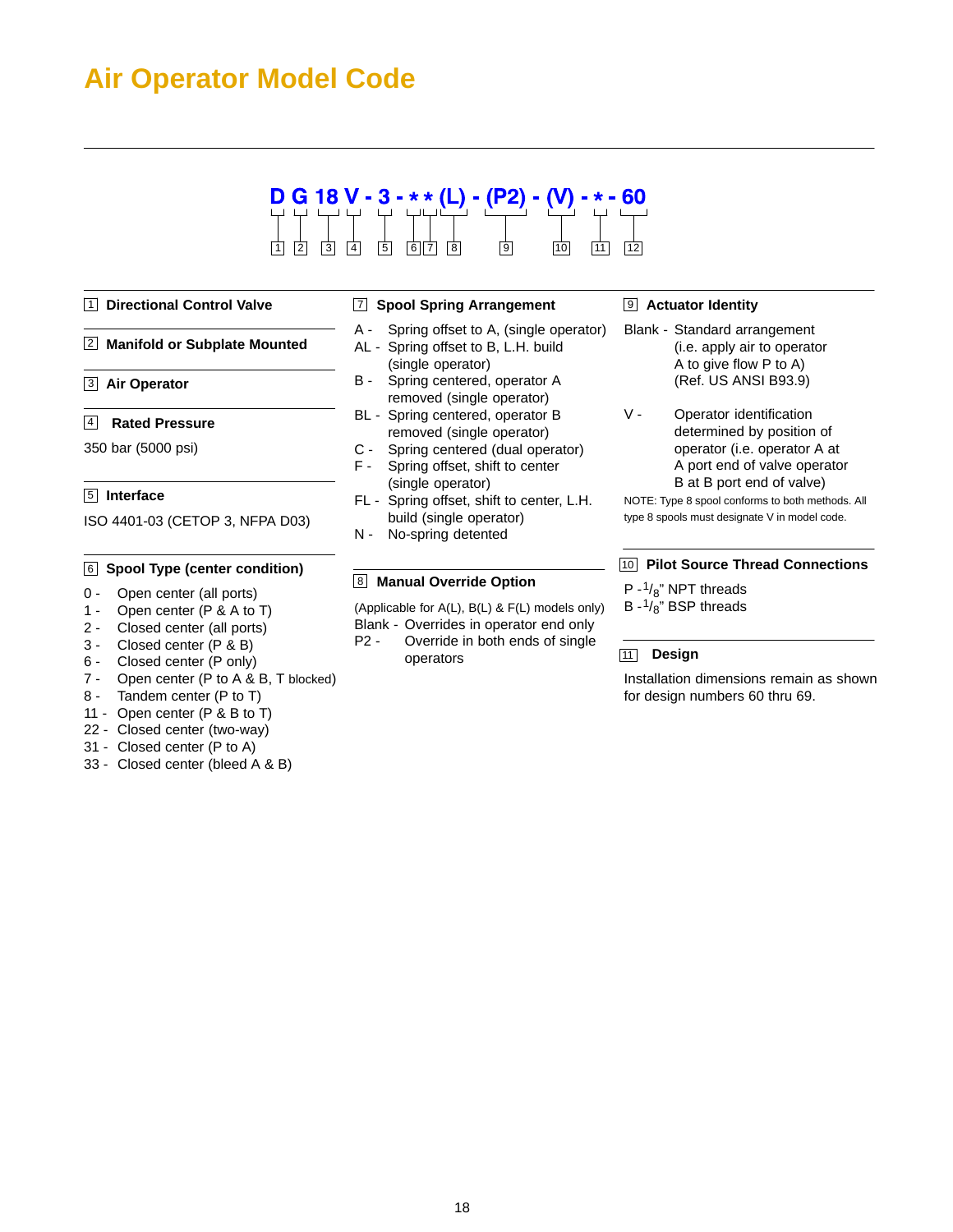## <span id="page-18-0"></span>**DG18V-3-\*-60 Functional Symbols**

| <b>Spool Options</b>                       | <b>Model</b>             | <b>Basic Valve Symbol</b>                         | <b>Usable Spool Options</b> |
|--------------------------------------------|--------------------------|---------------------------------------------------|-----------------------------|
| b<br>$\mathsf{o}\,$<br><sub>a</sub><br>"О" | DG18V-3-**A $\triangleq$ | $A$ $B$<br>a WW<br>b<br>P T                       | 0, 2, 6, 7 & 22             |
| "1"                                        | DG18V-3-**B +            | A B<br>o WW<br>b<br>P T                           | 0, 1, 2, 3, 6, 7 & 33       |
| "2"<br>"З"                                 | DG18V-3-**8B +           | $A$ $B$<br>o WW<br>a<br>P T                       | $\,8\,$                     |
| "6"                                        | DG18V-3-**C              | $A$ $B$<br>b<br>$\mathsf{o}$<br>a ww<br>ΜW<br>P T | 0, 1, 2, 3, 6 & 33          |
| "7"                                        | DG18V-3-**8C             | $A$ $B$<br>p MW<br>a<br>0<br><b>MW</b><br>P T     | 8                           |
| "22"<br>"33"                               | DG18V-3-**F $\triangleq$ | $A$ $B$<br>a WW<br>o<br>∓∓<br>P T                 | 0, 1, 2, 3, 6, 7 & 33       |
| b<br>a<br>o<br>"8"                         | DG18V-3-**N              | A B<br>b<br>a<br>P T                              | 0, 2, 6                     |

Single operator models marked  $\bullet$  are optionally available with a manual override in the non-operator end only. Models with operators at both ends are not available with manual overrides.

-- Full flow

 $\Rightarrow$  Restricted flow

NOTE:

a) Pilot pressure must always exceed drain line pressure or, for internally drained valves, the T-line pressure by at least the requisite minimum pilot pressure. Open-center spools (0, 1 and 8) should be used only in externally drained valves.

b) Internally drained valves may be used only when surges in the tank line cannot possibly overcome the minimum pilot pressure differential referred to above. When the possibility of pressure surges in the tank line exist externally drained valves are recommended.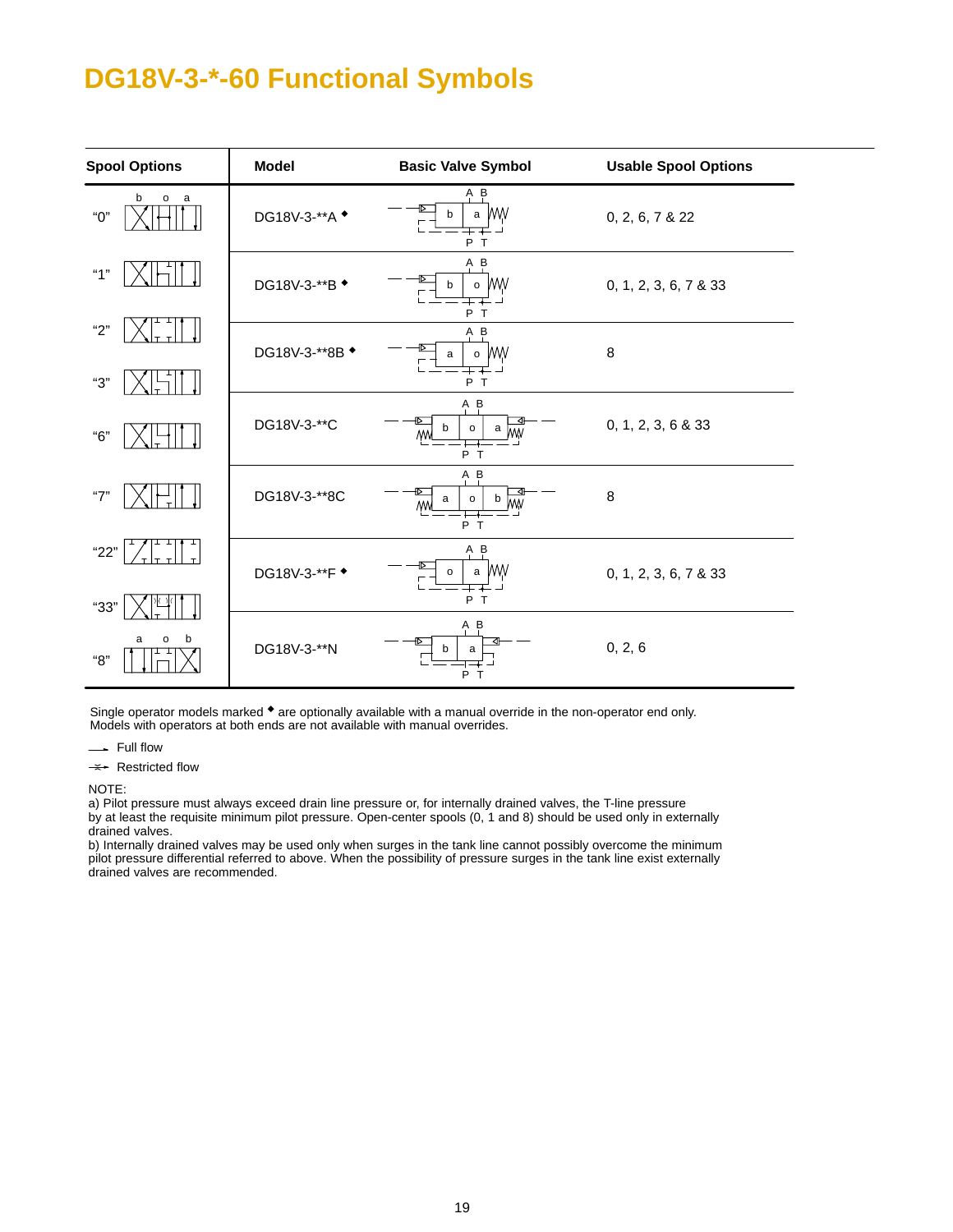## <span id="page-19-0"></span>**DG18V–3 Pressure Drops**

| DG18V-3-**-60                               |       | Maximum flow without malfunction @350 bar (5000 psi) in I/min (USgpm) |            |             |               |           |            |                     |               |
|---------------------------------------------|-------|-----------------------------------------------------------------------|------------|-------------|---------------|-----------|------------|---------------------|---------------|
| Valve type                                  |       | "О"                                                                   | $(4 - 1)$  | "2"<br>lт т | "З"<br>т₩     | "6"<br>÷  | $(1 - 1)$  | ŦТ<br>"8"<br>$\Box$ | "33"          |
| $\mathbb{L}^{\mathbb{L}}$ w<br>$\mathbf{r}$ | "22A" |                                                                       |            | 15<br>(4)   |               |           |            |                     |               |
| IT Ilm                                      | "*A"  | 57<br>(15)                                                            |            | 57<br>(15)  |               | 30<br>(8) | 26<br>(7)  |                     |               |
| $+$ M                                       | "*B"  | 76<br>(20)                                                            | 19<br>(5)  | 57<br>(15)  | 76*<br>(20)   | 26<br>(7) | 57<br>(15) | 38<br>(10)          | $57*$<br>(15) |
| 1 <sub>W</sub>                              | "*C"  | 76<br>(20)                                                            | 19<br>(5)  | 57<br>(15)  | 76*<br>(20)   | 26<br>(7) | 57<br>(15) | 38<br>(10)          | $57*$<br>(15) |
| $+W$                                        | "*F"  | 76<br>(20)                                                            | 19<br>(5)  | 57<br>(15)  | $76*$<br>(20) | 26<br>(7) | 57<br>(15) |                     | $57*$<br>(15) |
|                                             | "*N"  | 53<br>(14)                                                            | 76<br>(20) | 45<br>(12)  |               |           |            |                     |               |

\* 2 bar (30 psi) air pilot pressure required

| Pressure drop curve reference chart                                                                                                  |                              |   |                |   |                |       |  |  |
|--------------------------------------------------------------------------------------------------------------------------------------|------------------------------|---|----------------|---|----------------|-------|--|--|
| P <del>=</del> T<br>@ Center<br>Spool type<br>T<br>$P \rightarrow B$<br>$P \rightarrow A$<br>$B \rightarrow$<br>$A \rightarrow$<br>T |                              |   |                |   |                |       |  |  |
|                                                                                                                                      | "0B"<br>"0C"<br>"OF"         | 4 | 2              | 4 | 2              | 4     |  |  |
| $\frac{1}{\sqrt{2}}$                                                                                                                 | "1B"<br>"1C"<br>"1F"         | 5 | 3              | 5 | 3              | 6     |  |  |
| 다<br>ع عا                                                                                                                            | "2B"<br>"2C"<br>"2F"         | 5 | 2              | 5 | 2              |       |  |  |
|                                                                                                                                      | $\overline{3B}$ "38"<br>"3F" | 6 | 3              | 6 | 1              |       |  |  |
| $\overline{1}$                                                                                                                       | "6B"<br>"6C"<br>"6F"         | 6 | 1              | 6 | 1              |       |  |  |
|                                                                                                                                      | "7B"<br>"7C"<br>"7F"         | 4 | 3              | 4 | 3              |       |  |  |
|                                                                                                                                      | "8B"<br>"8C"                 | 6 | 4              | 6 | 4              | 8     |  |  |
| 水<br>氺<br>$\tau$                                                                                                                     | "33B"<br>"33C"<br>"33F"      | 5 | 2              | 5 | 2              | $***$ |  |  |
|                                                                                                                                      | "0A"                         | 5 | $\overline{c}$ | 5 | 2              |       |  |  |
|                                                                                                                                      | "2A"                         | 6 | 5              | 6 | 5              |       |  |  |
|                                                                                                                                      | "6A"                         | 5 | 7              | 5 | $\overline{7}$ |       |  |  |
|                                                                                                                                      | "7A"                         | 6 | 7              | 6 | 7              |       |  |  |
|                                                                                                                                      | "22A"                        | 6 |                | 6 |                |       |  |  |
|                                                                                                                                      | " $ON$ "                     | 3 | 7              | 3 | 7              |       |  |  |
|                                                                                                                                      | "2 $N$ "                     | 6 | 3              | 6 | 3              |       |  |  |
|                                                                                                                                      | "6N"                         | 7 | 1              | 7 | 1              |       |  |  |

\*\* NOTE: Type "33" spool at center, will approximately pass 20 l/min. (5.3 USgpm) at 124 bar (1798 psi) inlet pressure.



The pressure drop curves give approximate pressure drop  $\Delta$ P when passing 36 cSt (100 SUS) fluid(s) having a specific gravity of .87.

For any other viscosity the pressure drop  $\Delta P$  will change as follows:

| Viscosity                                               |  |  |                      |  |
|---------------------------------------------------------|--|--|----------------------|--|
| cSt                                                     |  |  | 14 32 43 54 65 76 86 |  |
| (SUS) (75) (150) (200) (250) (300) (350) (400)          |  |  |                      |  |
| % of $\Delta P$ 93 111 119 126 132 137 141<br>(Approx.) |  |  |                      |  |

For any other specific gravity (G<sub>1</sub>)<sup>\*</sup> the pressure drop  $\Delta P$ will be approximately:  $\Delta P_1 = \Delta P$  (G<sub>1</sub> / G)

\* Specific gravity of fluid may be obtained from its producer.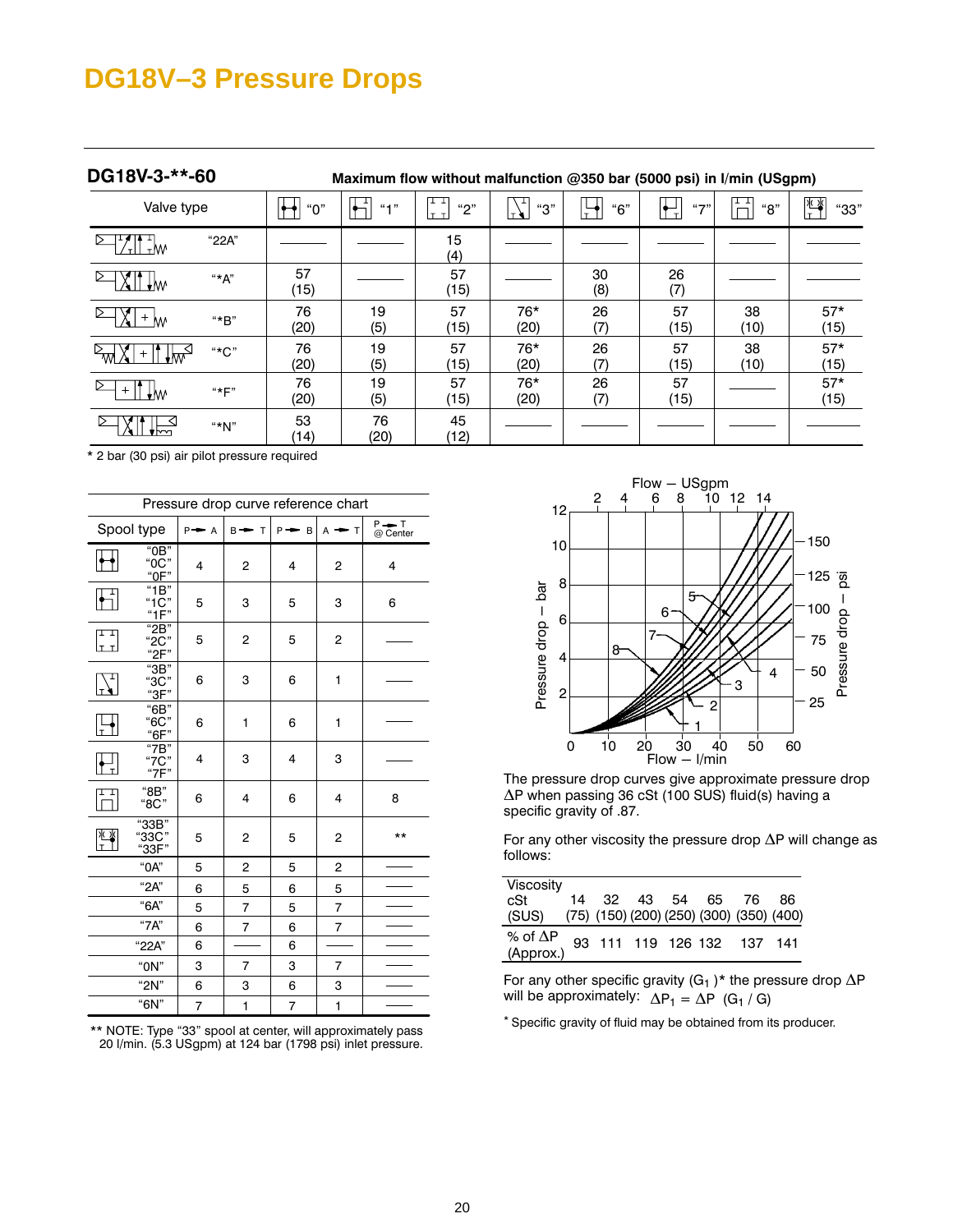## <span id="page-20-0"></span>**DG18V–3 Installation Dimensions**

**DG18V-3-\*-60 Air Operated**

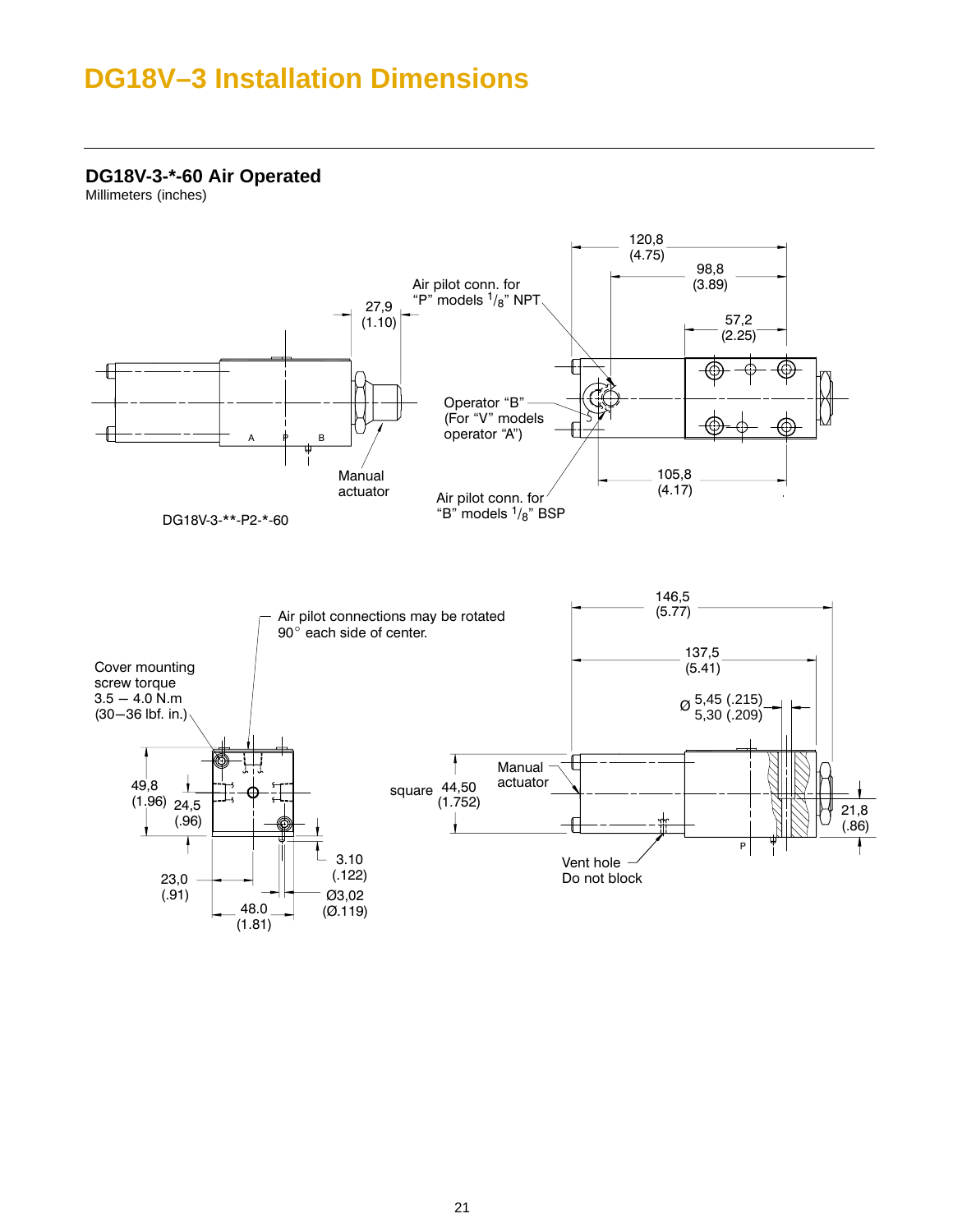## **DG18V–3 Installation Dimensions**

### **DG18V-3-\*-60 Air Operated**

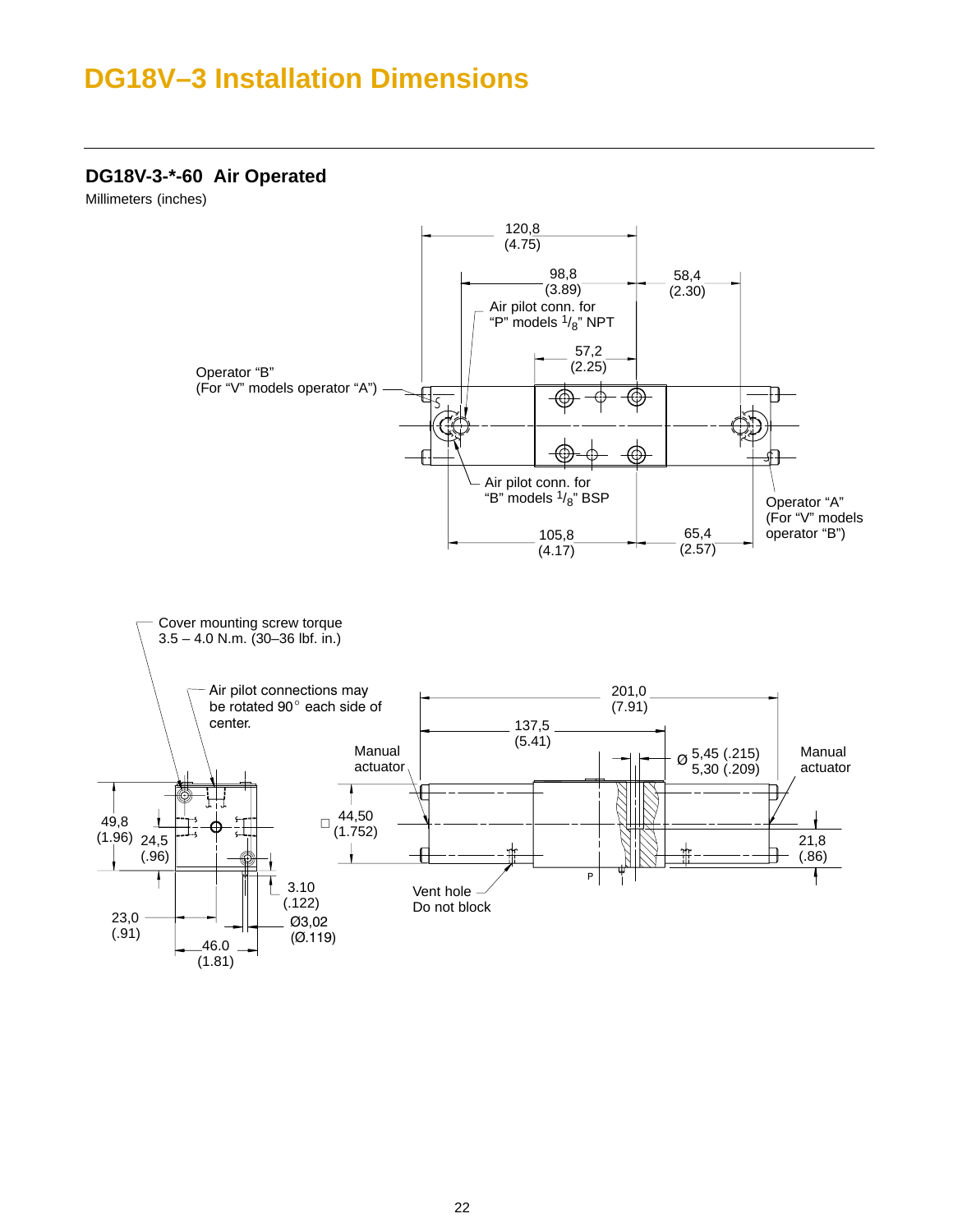## <span id="page-22-0"></span>**Mounting Interface**

The minimum thread depth is 1.5 times bolt diameter. The recommended full thread depth is 2 x D+6mm to aid interchangeability of valves and to reduce the number of mounting bolt lengths. The recommended engagement of the mounting bolt thread for ferrous mounting is 1.25 x D.

Mounting surface must be flat within 0.013mm (.0005) and smooth within 1.1 micrometer (45 microinch). Mounting bolts when provided by customer should be grade 12.9 (SAE grade 7) or better.



(1) DG3/17/18/20V-3-2C-60 Valve

 $(1)$  DGVM-3-10-S Subplate

(1) BK590716 Mounting bolt kit (inch)

(1) BK616452M Mounting bolt kit (metric) and the state of the state of the dimensions specifying the area within the dotted lines are the minimum dimensions for the mounting surface. The corners of the rectangle may be radiused as shown.

holes are at equal distance to this

dimension.